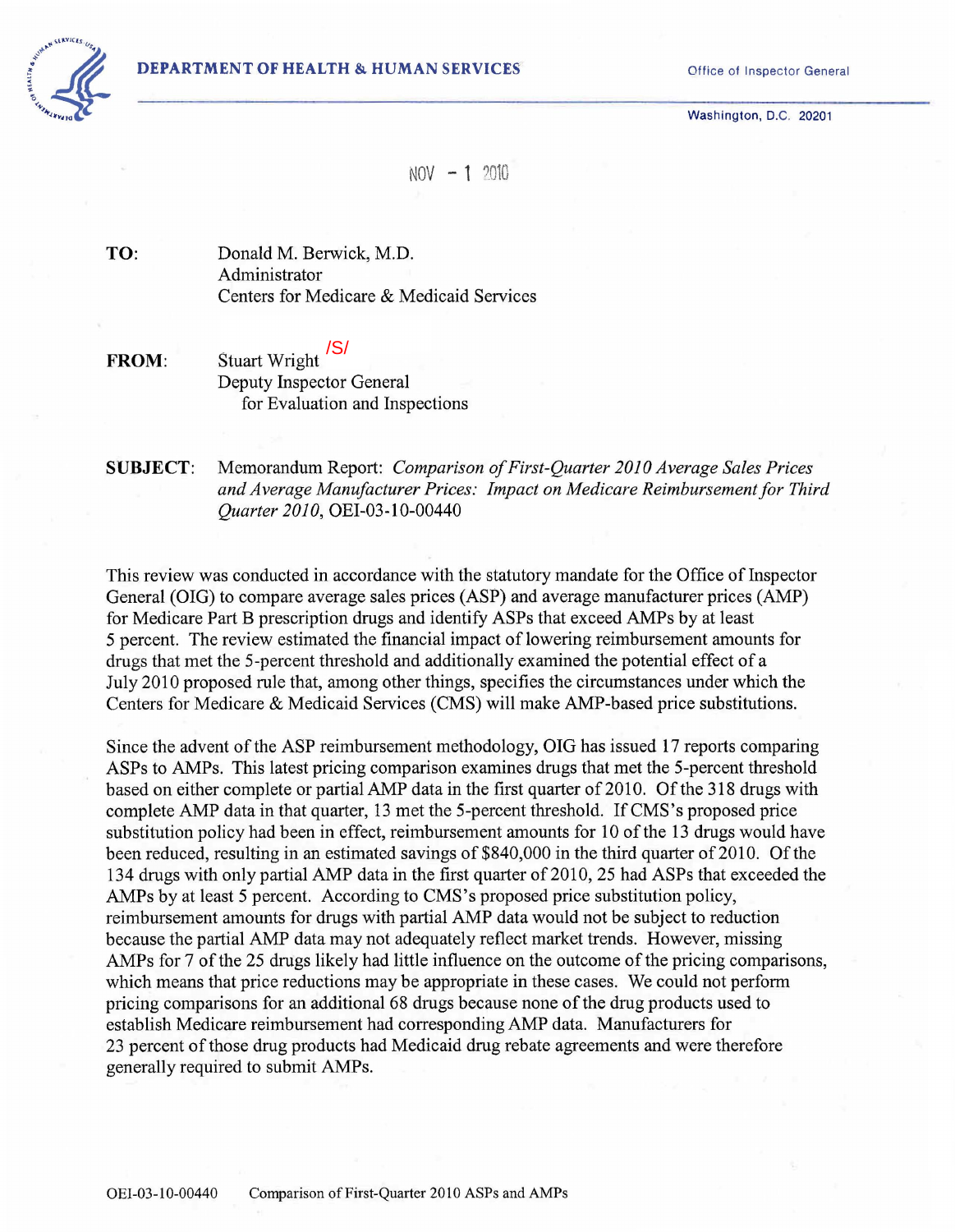# **BACKGROUND**

that the ASP for a drug exceeds the AMP by a certain percentage (currently 5 percent), section The Social Security Act (the Act) mandates that OIG compare ASPs to  $AMPs$ <sup>[1](#page-1-0)</sup>. If OIG finds  $1847A(d)(3)(A)$  of the Act states that the Secretary of the Department of Health & Human Services (the Secretary) may disregard the ASP for the drug when setting reimbursement amounts.<sup>[2](#page-1-1)</sup> Section 1847A(d)(3)(C) of the Act further states that "... the Inspector General shall inform the Secretary (at such times as the Secretary may specify to carry out this subparagraph) and the Secretary shall, effective as of the next quarter, substitute for the amount of payment … the lesser of (i) the widely available market price … (if any); or (ii) 103 percent of the average manufacturer price…."

# **Medicare Part B Coverage of Prescription Drugs**

Medicare Part B covers only a limited number of outpatient prescription drugs. Covered drugs include injectable drugs administered by a physician; certain self-administered drugs, such as oral anticancer drugs and immunosuppressive drugs; drugs used in conjunction with durable medical equipment; and some vaccines.

# **Medicare Part B Payments for Prescription Drugs**

CMS contracts with private companies, known as Medicare Administrative Contractors (MAC), to process and pay Medicare Part B claims, including those for prescription drugs. To obtain reimbursement for covered outpatient prescription drugs, health care providers submit claims to their MACs using procedure codes. CMS established the Healthcare Common Procedure Coding System (HCPCS) to provide a standardized coding system for describing the specific items and services provided in the delivery of health care. In the case of prescription drugs, each HCPCS code defines the drug name and the amount of the drug represented by the HCPCS code but does not specify manufacturer or package size information.

Medicare and its beneficiaries spent over \$11 billion for Part B drugs in 2009.<sup>[3](#page-1-2)</sup> Although Medicare paid for nearly 800 outpatient prescription drug HCPCS codes that year, most of the spending for Part B drugs was concentrated on a relatively small subset of those codes. In 2009, 64 HCPCS codes accounted for 90 percent of the expenditures for Part B drugs, with only 13 of these codes representing the majority (52 percent) of total Part B drug expenditures.

## **Reimbursement Methodology for Part B Drugs and Biologicals**

Medicare Part B pays for most covered drugs using a reimbursement methodology based on ASPs.<sup>[4](#page-1-3)</sup> As defined by law, an ASP is a manufacturer's sales of a drug to all purchasers in the

<span id="page-1-0"></span><sup>&</sup>lt;sup>1</sup> Section 1847A(d)(2)(B) of the Act.

<span id="page-1-1"></span><sup>&</sup>lt;sup>2</sup> Section 1847A(d)(3)(B)(ii) of the Act provides the Secretary with authority to adjust the applicable threshold percentage in 2006 and subsequent years; however, the threshold percentage has been maintained at 5 percent.<br><sup>3</sup> Medicare expenditures for Part B drugs in 2009 were calculated using CMS's Part B Analytics and Reports

<span id="page-1-2"></span><sup>(</sup>PBAR). The PBAR data for 2009 were 98 percent complete when the data were downloaded in March 2010.

<span id="page-1-3"></span><sup>&</sup>lt;sup>4</sup> Several Part B drugs, including certain vaccines and blood products, are not paid under the ASP methodology.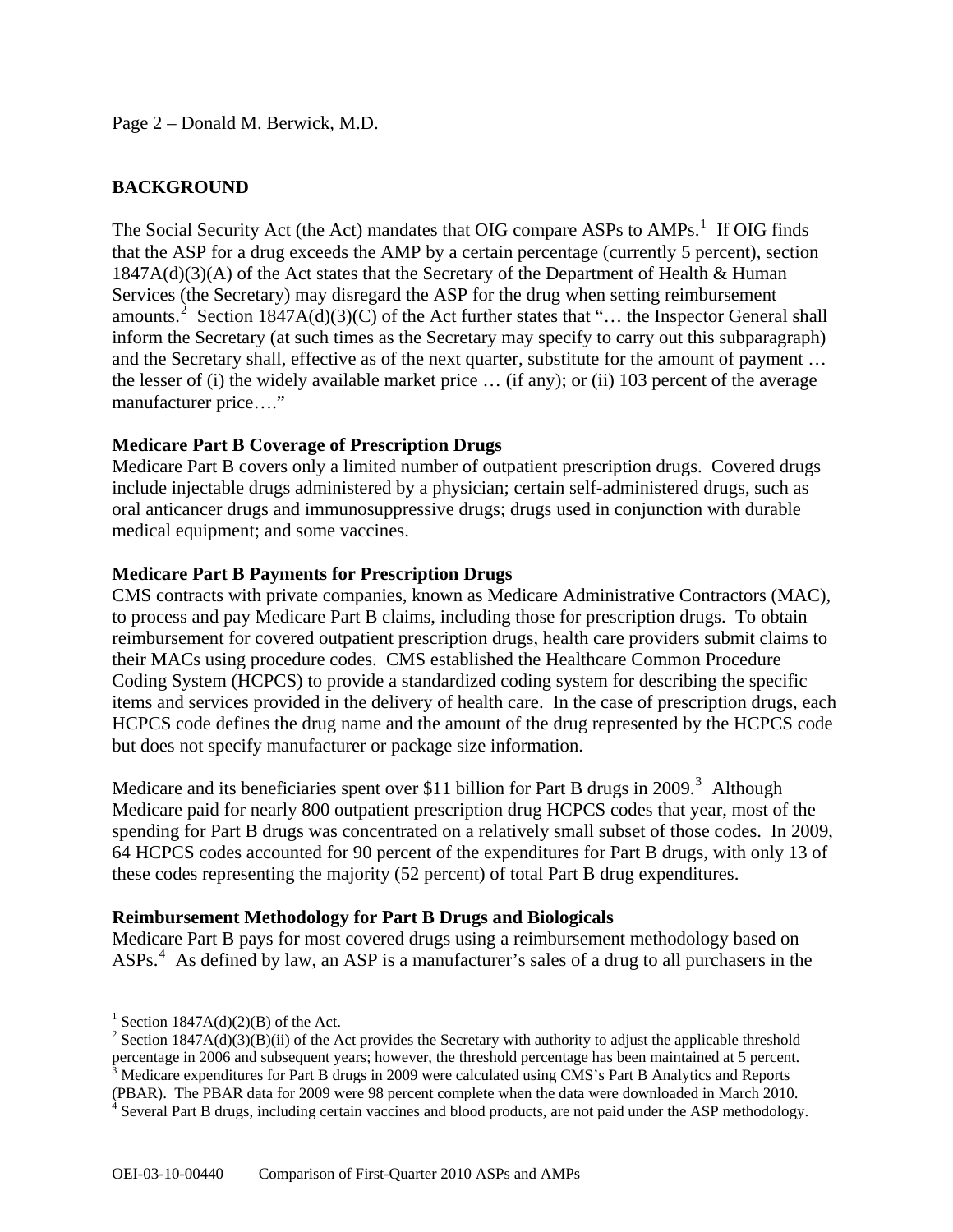## Page 3 – Donald M. Berwick, M.D.

United States in a calendar quarter divided by the total number of units of the drug sold by the manufacturer in that same quarter.<sup>[5](#page-2-0)</sup> The ASP is net of any price concessions, such as volume discounts, prompt pay discounts, cash discounts, free goods contingent on purchase requirements, chargebacks, and rebates other than those obtained through the Medicaid drug rebate program.<sup>[6](#page-2-1)</sup> Sales that are nominal in amount are exempted from the ASP calculation, as are sales excluded from the determination of "best price" in Medicaid's drug rebate program.<sup>[7](#page-2-2), [8](#page-2-3)</sup>

Manufacturers that participate in the Medicaid drug rebate program must provide CMS with the ASP and volume of sales for each of their national drug codes (NDC) on a quarterly basis, with submissions due 30 days after the close of each quarter.  $9$  An NDC is an 11-digit identifier that represents a specific manufacturer, product, and package size.

Because Medicare Part B reimbursement for outpatient drugs is based on HCPCS codes rather than NDCs and more than one NDC may meet the definition of a particular HCPCS code, CMS has developed a file that "crosswalks" manufacturers' NDCs to HCPCS codes. CMS uses information in this crosswalk file to calculate volume-weighted ASPs for covered HCPCS codes.

### **Calculation of Volume-Weighted ASPs**

Third-quarter 2010 Medicare payments for most covered drug codes were based on first-quarter 2010 ASP submissions from manufacturers, which were volume-weighted using an equation that involves the following variables: the ASP for the 11-digit NDC as reported by the manufacturer, the volume of sales for the NDC as reported by the manufacturer, and the number of billing units in the NDC as determined by CMS.<sup>[10](#page-2-5)</sup> The amount of the drug contained in an NDC may differ from the amount of the drug specified by the HCPCS code that providers use to bill Medicare. Therefore, the number of billing units in an NDC describes the number of HCPCS code units that are in that NDC. For instance, an NDC may contain a total of 10 milliliters of Drug A, but the corresponding HCPCS code may be defined as only 5 milliliters of Drug A. In this case, there are two billing units in the NDC. CMS calculates the number of billing units in each NDC when developing its crosswalk files.

Under the ASP pricing methodology, the Medicare allowance for most Part B drugs is equal to 106 percent of the volume-weighted ASP for the HCPCS code. Medicare beneficiaries are responsible for 20 percent of this amount in the form of coinsurance.

<span id="page-2-0"></span> $<sup>5</sup>$  Section 1847A(c) of the Act, as added by the Medicare Prescription Drug, Improvement, and Modernization Act of</sup> 2003, P.L. 108-173.

<span id="page-2-1"></span> $6$  Section 1847A(c)(3) of the Act.

<sup>&</sup>lt;sup>7</sup> Section 1847A(c)(2) of the Act.

<span id="page-2-3"></span><span id="page-2-2"></span><sup>&</sup>lt;sup>8</sup> Pursuant to section 1927(c)(1)(C)(i) of the Act, "best price" is the lowest price available from the manufacturer during the rebate period to any wholesaler, retailer, provider, health maintenance organization, nonprofit entity, or governmental entity within the United States, with certain exceptions.<br><sup>9</sup> Section 1927(b)(3) of the Act

Section 1927(b)(3) of the Act.

<span id="page-2-5"></span><span id="page-2-4"></span><sup>&</sup>lt;sup>10</sup> The equation that CMS currently uses to calculate volume-weighted ASPs is described in section 1847A(b)(6) of the Act. It is also provided in Appendix A.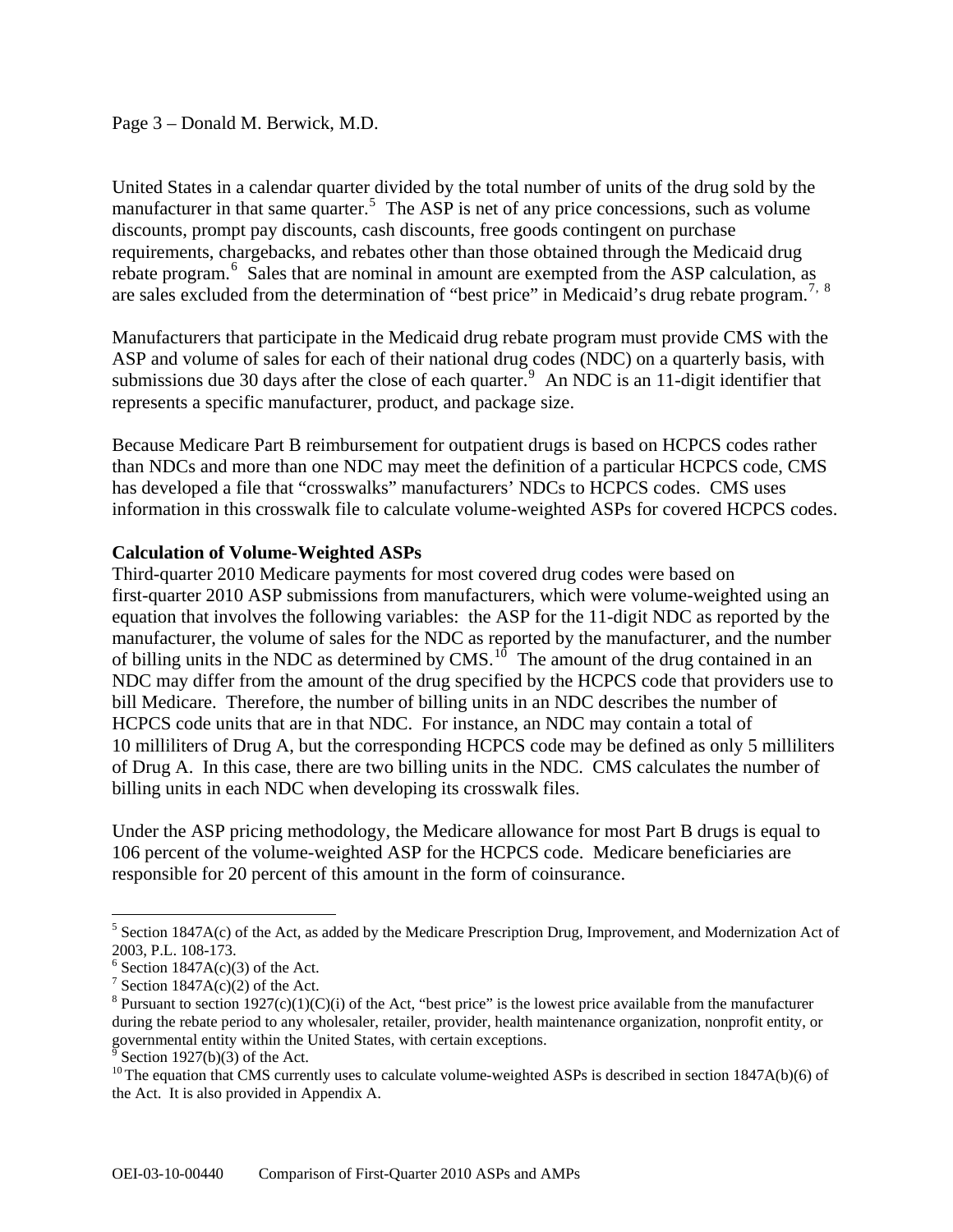Page 4 – Donald M. Berwick, M.D.

## **The Medicaid Drug Rebate Program and AMPs**

For Federal payment to be available for covered outpatient drugs provided under Medicaid, the Act mandates that drug manufacturers enter into rebate agreements with the Secretary and pay quarterly rebates to State Medicaid agencies.<sup>[11](#page-3-0)</sup> Under these rebate agreements and pursuant to the Act, manufacturers must provide CMS with the AMPs for each of their NDCs.<sup>[12](#page-3-1)</sup> As further explained in regulation, manufacturers are required to submit AMPs within 30 days after the end of each month and each quarter. $^{13}$  $^{13}$  $^{13}$ 

During the first quarter of 2010, the AMP was generally defined by statute to be the average price paid to the manufacturer for the drug in the United States by wholesalers for drugs distributed to the retail pharmacy class of trade.<sup>[14](#page-3-3), [15](#page-3-4)</sup> The AMP is generally calculated as a weighted average of prices for all of a manufacturer's package sizes of a drug and is reported for the lowest identifiable quantity of the drug (e.g., 1 milliliter, 1 tablet, 1 capsule).<sup>[16](#page-3-5)</sup>

### **Penalties for Failure To Report Timely Drug Pricing Data**

Under the law, manufacturers that fail to provide ASP and AMP data on a timely basis may be subject to civil money penalties and/or termination from the drug rebate program.<sup>[17](#page-3-6), [18](#page-3-7)</sup> Accordingly, CMS has terminated rebate agreements with a number of manufacturers for failure to report AMPs and, for the purposes of evaluating potential civil money penalties, has referred to OIG manufacturers that failed to submit timely AMPs.<sup>[19](#page-3-8)</sup> At the time of our review, no manufacturers had been terminated or formally referred to OIG for failure to report timely ASPs. In September 2010, OIG announced a new enforcement initiative under which OIG would begin imposing civil money penalties on manufacturers that failed to report timely ASPs and/or AMPs.

### **Office of Inspector General's Monitoring of ASPs and AMPs**

In accordance with its statutory mandate, OIG has issued 15 quarterly pricing comparisons since the ASP reimbursement methodology for Part B drugs was implemented in January 2005. In addition, OIG has completed two annual overviews of ASPs and AMPs, which examined data

<span id="page-3-6"></span>

<sup>&</sup>lt;sup>11</sup> Sections 1927(a)(1) and (b)(1) of the Act.

<span id="page-3-1"></span><span id="page-3-0"></span> $12$  Section 1927(b)(3) of the Act.

<span id="page-3-2"></span><sup>&</sup>lt;sup>13</sup> 42 CFR § 447.510.

<sup>&</sup>lt;sup>14</sup> Section 1927(k)(1) of the Act.

<span id="page-3-4"></span><span id="page-3-3"></span><sup>&</sup>lt;sup>15</sup> Effective October 2010, section 2503 of the Patient Protection and Affordable Care Act, P.L. 111-148, changes the definition of AMP in a way that is not relevant for the purposes of this report. However, it may affect pricing comparisons between ASPs and AMPs for the fourth quarter of 2010 and beyond.

<span id="page-3-5"></span><sup>&</sup>lt;sup>16</sup> As specified in 42 CFR § 447.504(i), a quarterly AMP is calculated as a weighted average of monthly AMPs in the quarter. However, the manufacturer must adjust the AMP for a quarter if cumulative discounts, rebates, or other arrangements subsequently adjust the prices actually realized. <sup>17</sup> Sections 1927(b)(3)(C)(i) and (4)(B)(i) of the Act.

<span id="page-3-7"></span><sup>&</sup>lt;sup>18</sup> The Secretary delegated to OIG the responsibility to impose civil money penalties for violations of section 1927(b)(3)(C) of the Act in 59 Fed. Reg. 52967 (Oct. 20, 1994).

<span id="page-3-8"></span><sup>19</sup> CMS began referring noncompliant manufacturers to OIG in response to a 2005 report entitled *Deficiencies in the Oversight of the 340B Drug Pricing Program* (OEI-05-02-00072). As part of this report, OIG recommended that CMS consider referring manufacturers whose pricing data submissions do not comply with reporting requirements to OIG so that penalties could be imposed in appropriate cases.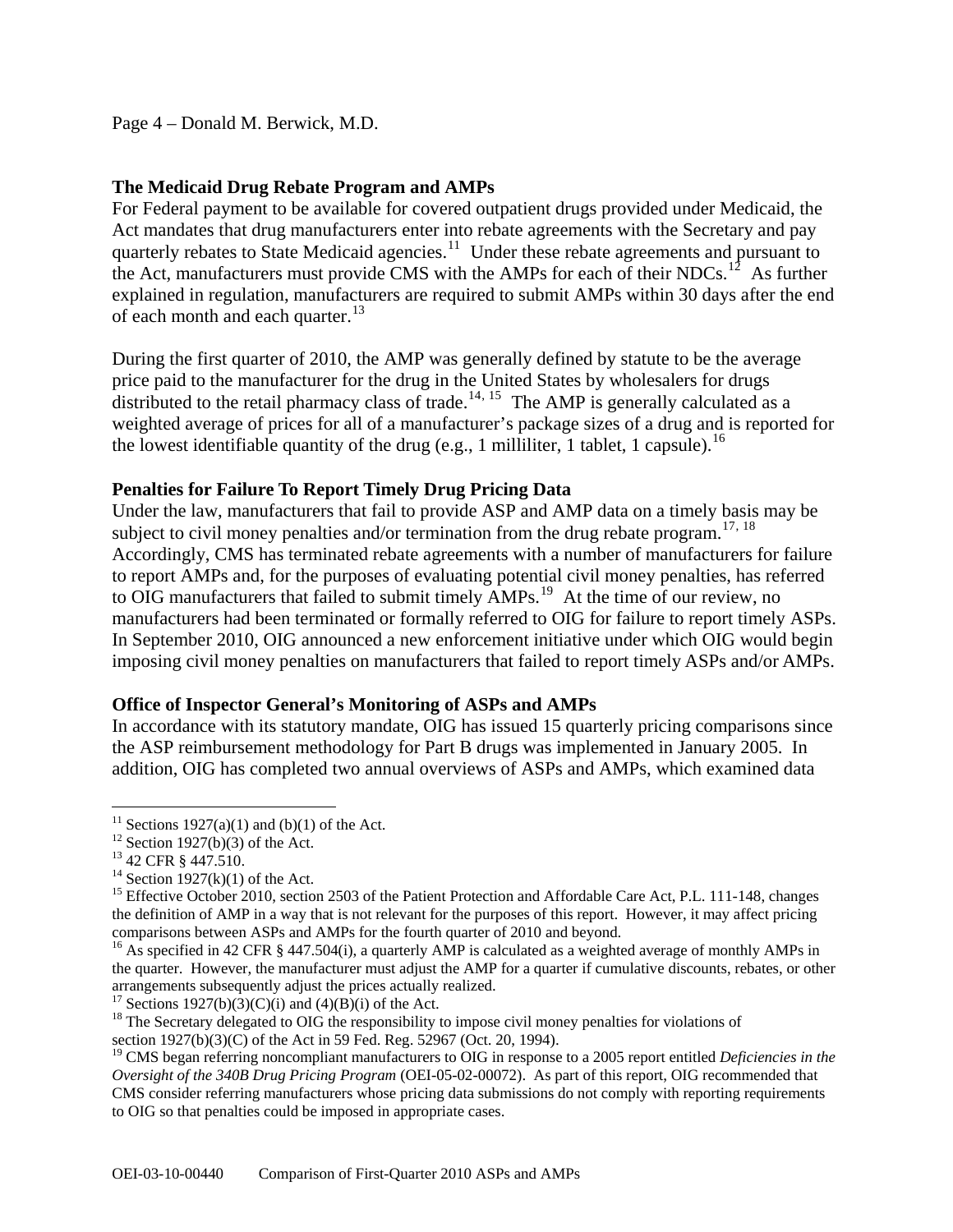## Page 5 – Donald M. Berwick, M.D.

across all four quarters of 2007 and 2008, respectively. A list of all 17 reports is provided in Appendix B.

OIG has consistently recommended that CMS develop a process to adjust payment amounts based on the results of these pricing comparisons and subsequently lower reimbursement for drugs that meet the 5-percent threshold. Although CMS has yet to make any changes to Part B drug reimbursement as a result of these studies, the agency published a proposed rule in July 2010 that, among other things, specifies the circumstances under which AMP-based price substitutions would occur.<sup>[20](#page-4-0)</sup>

# **CMS's Proposed Price Substitution Policy**

Under CMS's proposed price substitution policy, 103 percent of the AMP would be substituted for the ASP-based reimbursement amount when OIG identifies a HCPCS code that meets the 5-percent threshold in two consecutive quarters or three of four quarters. Because CMS believes that substituted prices based on partial AMP data may not adequately reflect market trends, the agency would lower reimbursement amounts only when ASP and AMP comparisons are based on the same set of NDCs (i.e., based on complete AMP data). HCPCS codes that meet the 5-percent threshold based on partial AMP data would not be eligible for price substitution.

Price substitutions would take effect in the quarter after OIG shares the results of its most recent pricing comparison and would remain in effect for one quarter. To prevent CMS's proposed policy from inadvertently raising the Medicare reimbursement amount, a price substitution would not occur when the substituted amount is greater than the ASP-based payment amount calculated for the quarter in which the price substitution would take effect. Although CMS plans to implement its price substitution policy beginning in 2011, no payment substitutions will occur before a preliminary injunction issued on December 19, 2007, by the United States District Court for the District of Columbia is vacated.<sup>[21](#page-4-1), [22](#page-4-2)</sup>

# **METHODOLOGY**

 $\overline{a}$ 

We obtained a file from CMS containing NDC-level ASP data from the first quarter of 2010, which were used to establish Part B drug reimbursement amounts for the third quarter of 2010. This file also includes information that crosswalks NDCs to their corresponding HCPCS codes. Both the ASP data and the crosswalk data were current as of June 29, 2010. We also obtained AMP data from CMS for the first quarter of 2010, which were current as of May 10, 2010.

## **Analyzing ASP Data From the First Quarter of 2010**

As mentioned previously, Medicare does not base reimbursement for covered drugs on NDCs; instead, it uses HCPCS codes. Therefore, CMS uses ASP information submitted by

<span id="page-4-0"></span> $20$  75 Fed. Reg. 40040, 40259 (July 13, 2010).

<sup>&</sup>lt;sup>21</sup> 75 Fed. Reg. 40040, 40158 (July 13, 2010).

<span id="page-4-2"></span><span id="page-4-1"></span><sup>&</sup>lt;sup>22</sup> The injunction prohibits CMS from using AMPs in a way that affects Medicaid reimbursement rates and from disclosing AMPs to States and the public.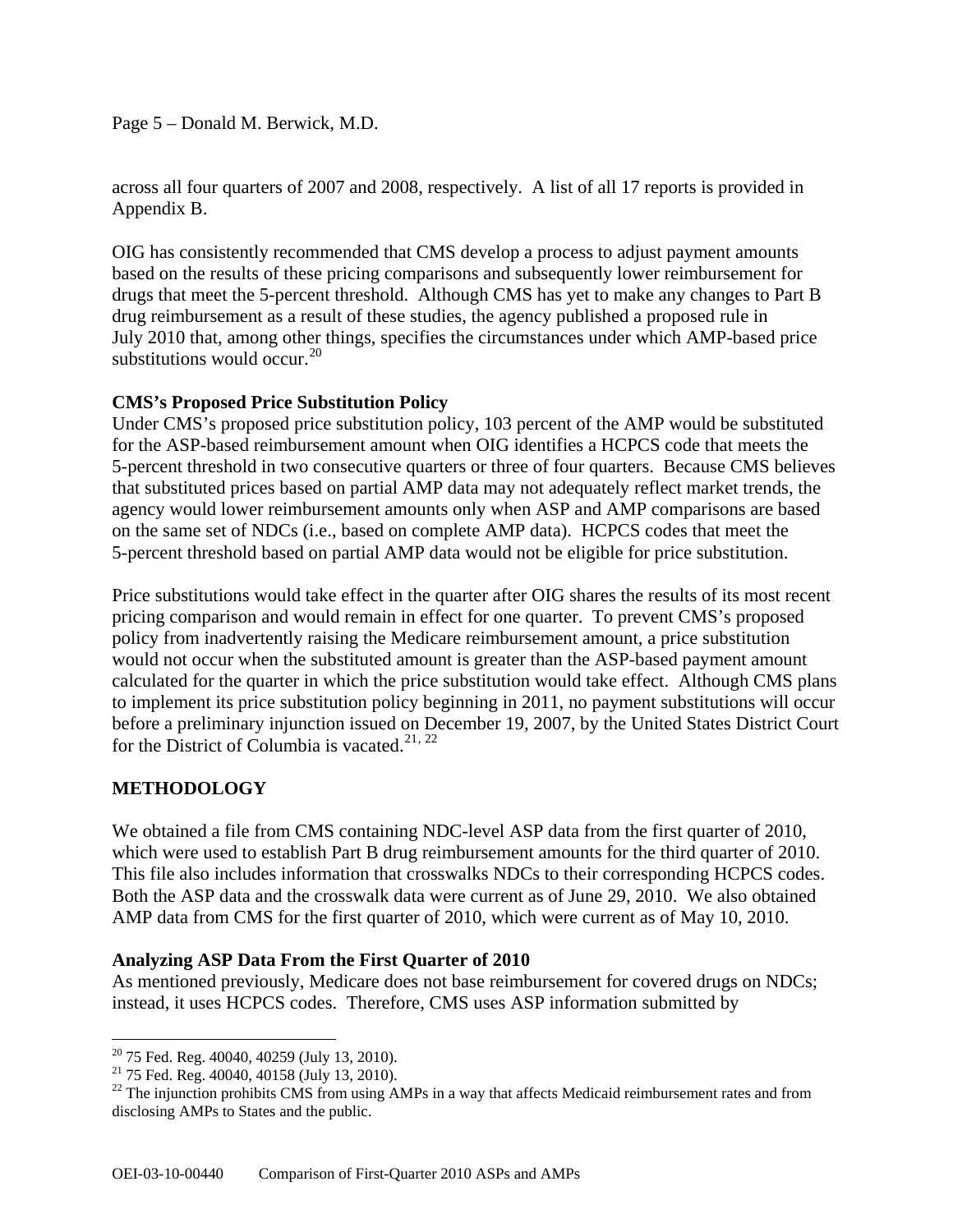Page 6 – Donald M. Berwick, M.D.

manufacturers for each NDC to calculate a volume-weighted ASP for each covered HCPCS code. When calculating these volume-weighted ASPs, CMS includes only NDCs with ASP submissions that are deemed valid.

As of July 2010, CMS had established prices for 529 HCPCS codes based on the ASP reimbursement methodology mandated by section 1847A(b)(6) of the Act. Reimbursement amounts for the 529 HCPCS codes were based on ASP data for 3,203 NDCs.

# **Analyzing AMP Data From the First Quarter of 2010**

To ensure that the broadest range of drug codes is subject to OIG's pricing comparisons, we divided HCPCS codes into the following three groups:

- (1) HCPCS codes with complete AMP data—i.e., HCPCS codes with AMP data for every NDC that CMS used in its calculation of volume-weighted ASPs;
- (2) HCPCS codes with partial AMP data—i.e., HCPCS codes with AMP data for only some of the NDCs that CMS used in its calculation of volume-weighted ASPs; and
- (3) HCPCS codes with no AMP data—i.e., HCPCS codes with no AMP data for any of the NDCs that CMS used in its calculation of volume-weighted ASPs.

As previously noted, the AMP for each NDC is reported for the lowest identifiable quantity of the drug contained in that NDC (e.g., 1 milliliter, 1 tablet, 1 capsule). In contrast, the ASP is reported for the entire amount of the drug contained in the NDC (e.g., 50 milliliters, 100 tablets). To ensure that the AMP would be comparable to the ASP, it was necessary to convert the AMP for each NDC so that it represented the total amount of the drug contained in that NDC.

To calculate "converted AMPs" for NDCs in the first and second groups, we multiplied the AMP by the total amount of the drug contained in each NDC, as identified by sources such as the CMS crosswalk file, manufacturer Web sites, Thomson Reuters' *Red Book*, and the Food and Drug Administration's NDC directory.<sup>[23](#page-5-0)</sup> For certain NDCs, we were unable to successfully identify the amount of the drug reflected by the ASP and therefore could not calculate a converted AMP. Because of these unsuccessful AMP conversions, a total of nine HCPCS codes were removed from our analysis.

Using NDCs with successful AMP conversions, we then calculated a volume-weighted AMP for each of the corresponding HCPCS codes, consistent with CMS's methodology for calculating volume-weighted ASPs. When calculating the volume-weighted AMP for a HCPCS code with partial AMP data, we excluded any NDCs without AMPs; however, we did not exclude those NDCs from the corresponding volume-weighted ASP. This means that the volume-weighted AMP for a HCPCS code with partial AMP data is based on fewer NDCs than the volumeweighted ASP for that same code. Appendix C provides a more detailed description of the

<span id="page-5-0"></span><sup>&</sup>lt;sup>23</sup> We did not calculate converted AMPs for NDCs in the third group because those NDCs had no AMP data.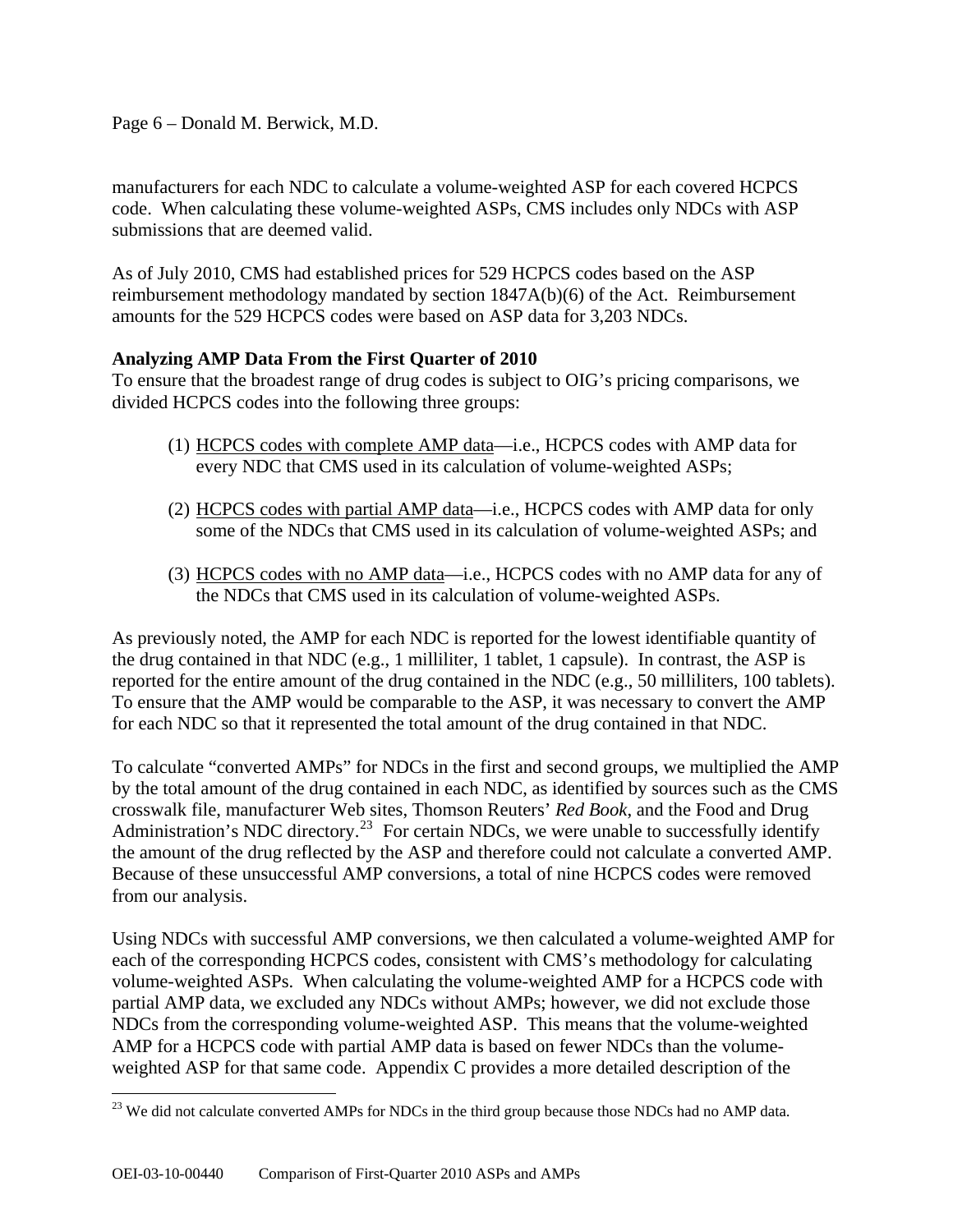## Page 7 – Donald M. Berwick, M.D.

methods we used to both convert AMPs and calculate volume-weighted AMPs. Table 1 provides the final number of HCPCS codes and NDCs included in our analysis after we removed NDCs with either no AMP data or unsuccessful AMP conversions.

| <b>Availability of AMP Data for HCPCS Codes</b> | Number of<br><b>HCPCS Codes</b> | Number of<br><b>NDCs</b> |
|-------------------------------------------------|---------------------------------|--------------------------|
| Complete AMP Data                               | 318                             | 1.138                    |
| Partial AMP Data                                | 134                             | 1,081                    |
| No AMP Data                                     | 68                              | 260                      |

Source: OIG analysis of first-quarter 2010 ASP and AMP data, 2010.

# **Comparing First-Quarter 2010 Volume-Weighted ASPs and AMPs for HCPCS Codes With Complete AMP Data**

For each of the 318 HCPCS codes with complete AMP data, we compared the volume-weighted ASP and AMP and determined whether the ASP for the code exceeded the AMP by at least 5 percent. For HCPCS codes that met the 5-percent threshold, we reviewed the associated NDCs to verify the accuracy of the billing unit information. According to our review, none of the HCPCS codes that met the threshold based on complete AMP data were associated with questionable billing units. However, we excluded one HCPCS code from our findings because the manufacturer of the corresponding NDC indicated to OIG that the AMP data were not correct. $^{24}$  $^{24}$  $^{24}$ 

For each of the remaining HCPCS codes that met the 5-percent threshold, we estimated the monetary impact of lowering reimbursement to 103 percent of the  $AMP<sup>25</sup>$  $AMP<sup>25</sup>$  $AMP<sup>25</sup>$  First we calculated 103 percent of the volume-weighted AMP and subtracted this amount from the third-quarter 2010 reimbursement amount for the HCPCS code. To estimate the financial effect for the third quarter of 2010, we then multiplied the difference by one-fourth of the number of services that were allowed by Medicare for each HCPCS code in 2009, as reported in the PBAR.<sup>[26](#page-6-2), [27](#page-6-3)</sup> To determine which HCPCS codes would have been subject to CMS's proposed price substitution policy, we identified codes with complete AMP data that met the 5-percent threshold

<span id="page-6-2"></span>

<span id="page-6-0"></span><sup>1</sup>  $^{24}$  In the course of a previous study (see OEI-03-09-00350), a manufacturer notified us that the AMP data for one of its NDCs were incorrect for all four quarters of 2008. The first-quarter 2010 AMP for that NDC was the same as the fourth-quarter 2008 AMP identified by the manufacturer as incorrect; therefore, we assumed that the first-quarter

<span id="page-6-1"></span> $25$  Section 1847A(d)(3)(C) of the Act directs the Secretary to replace payment amounts for drugs that meet the  $25$ 5-percent threshold with the lesser of the widely available market price for the drug (if any) or 103 percent of the AMP. For the purposes of this study, we used 103 percent of the AMP to estimate the impact of lowering reimbursement amounts. If widely available market prices had been available for these drugs and lower than 103 percent of the AMP, the savings estimate presented in this report would have been greater.<br><sup>26</sup> The PBAR data for 2009 were 98 percent complete when the data were downloaded in March 2010.

<span id="page-6-3"></span> $27$  All savings estimates in this report assume that the number of services that were allowed by Medicare in 2009 remained consistent from one quarter to the next and that there were no significant changes in utilization between 2009 and 2010.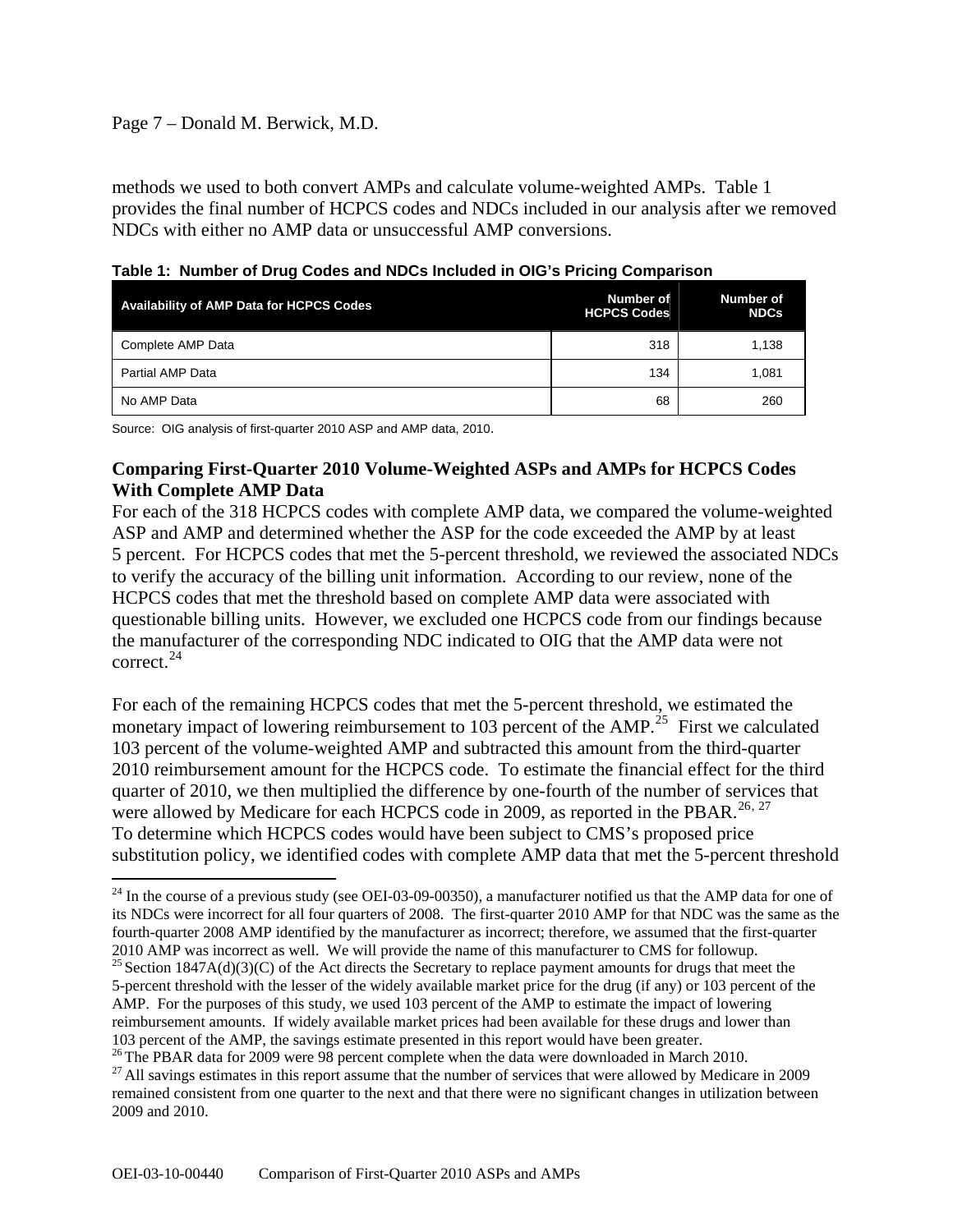Page 8 – Donald M. Berwick, M.D.

in two consecutive or three of four quarters. We then totaled the estimated savings for that subset of codes.

# **Comparing First-Quarter 2010 Volume-Weighted ASPs and AMPs for HCPCS Codes With Partial AMP Data**

For each of the 134 HCPCS codes with partial AMP data, we compared the volume-weighted ASP and AMP and determined whether the ASP for the code exceeded the AMP by at least 5 percent. For HCPCS codes that met the 5-percent threshold, we reviewed the associated NDCs to verify the accuracy of the billing units. According to our review, NDCs for one code had billing unit information in CMS's crosswalk file that may not have accurately reflected the number of billing units actually contained in the NDC. Because volume-weighted ASPs and AMPs are calculated using this billing unit information, we could not be certain that the results for this code were correct. Therefore, we excluded this HCPCS code from our findings.

For each of the remaining HCPCS codes that met the 5-percent threshold, we determined whether missing AMPs unduly influenced the results of our pricing comparison. As mentioned previously, the volume-weighted AMP for a HCPCS code with partial AMP data is based on fewer NDCs than the volume-weighted ASP for that same code. Therefore, there may be a disparity between the volume-weighted ASP and AMP that would not exist if AMP data were available for the full set of NDCs. In other words, the volume-weighted ASP for the HCPCS code could exceed the volume-weighted AMP by at least 5 percent only because AMPs for certain NDCs were not represented.

To identify HCPCS codes with partial AMP data that met the 5-percent threshold only because AMP data were missing, we reanalyzed pricing data after accounting for the missing values. Specifically, we replaced each missing AMP with its corresponding ASP and recalculated the volume-weighted AMPs using those imputed prices.<sup>[28](#page-7-0)</sup> We then compared those new volumeweighted AMPs to the volume-weighted ASPs originally calculated by CMS.

If a HCPCS code no longer met the 5-percent threshold, we concluded that the missing AMPs were likely responsible for the HCPCS code initially meeting the threshold, as opposed to an actual disparity between ASPs and AMPs in the marketplace.

If a HCPCS code continued to meet the 5-percent threshold, we concluded that missing AMPs had little impact on the results of our pricing comparison. These HCPCS codes likely met the threshold as a result of actual pricing differences between ASPs and AMPs. Because price substitutions for these HCPCS codes may be warranted, we estimated the monetary impact of lowering reimbursement to 103 percent of the new volume-weighted AMPs. We also identified HCPCS codes with partial AMP data that met the threshold in two consecutive or three of four quarters and totaled the estimated savings for that subset of codes.

<span id="page-7-0"></span> $^{28}$  Although an NDC's ASP is not usually the same as its AMP, it is generally within about 5 percent of the AMP on average. Therefore, we believe that ASP acts as a reasonable proxy for AMP, ensuring that the NDC is represented in both the volume-weighted ASP and the volume-weighted AMP for the HCPCS code.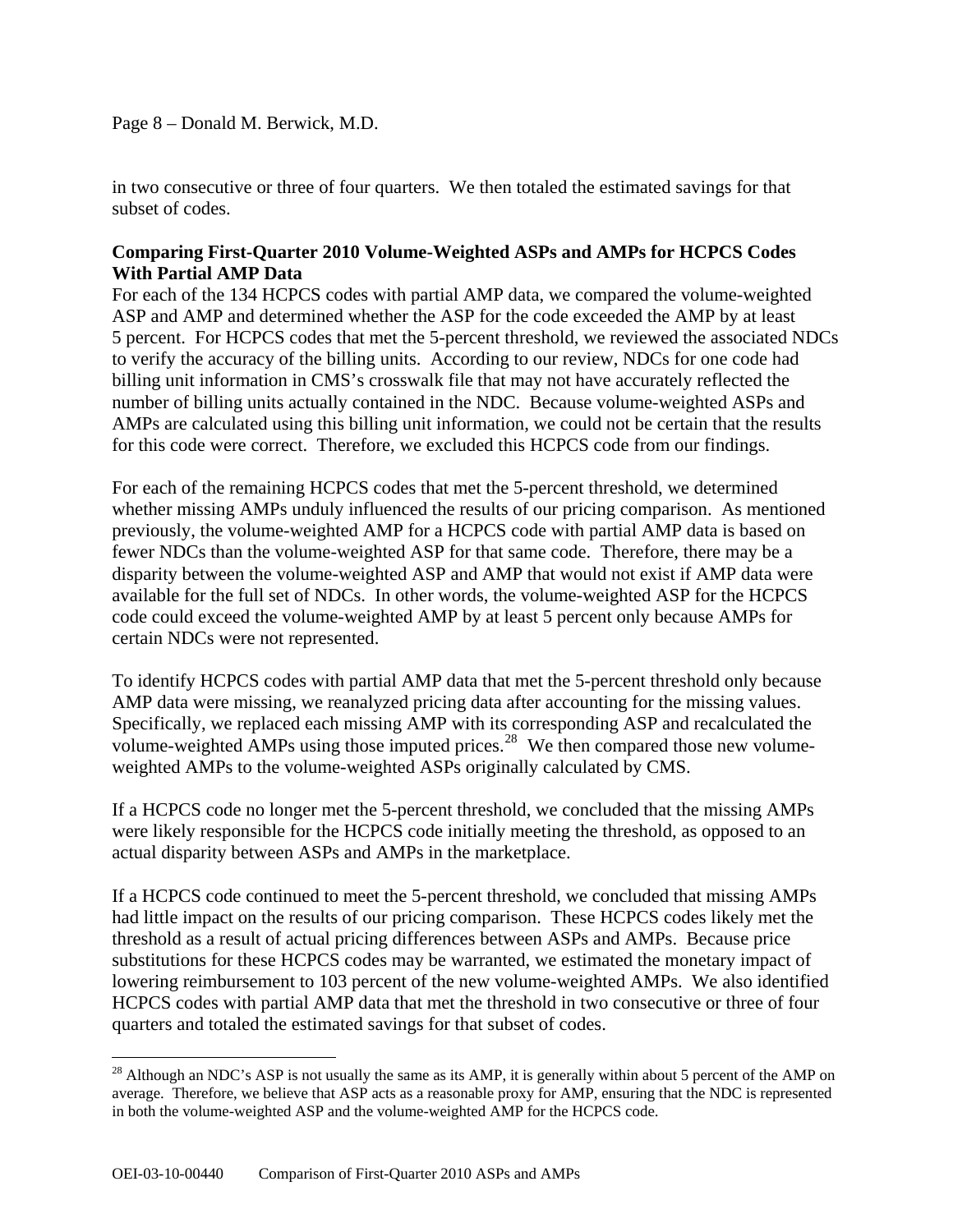Page 9 – Donald M. Berwick, M.D.

### **Limitations**

We did not verify the accuracy of manufacturer-reported ASP and AMP data, nor did we verify the underlying methodology used by manufacturers to calculate ASPs and AMPs. Furthermore, we did not verify the accuracy of CMS's crosswalk files or examine NDCs that CMS opted to exclude from its calculation of Part B drug reimbursement amounts.

Manufacturers are required to submit their quarterly ASP and AMP data to CMS 30 days after the close of the quarter. Our analyses were performed on ASP and AMP data compiled by CMS soon after that deadline. We did not determine whether manufacturers provided additional or revised pricing data to CMS at a later date.

### **Standards**

This study was conducted in accordance with the *Quality Standards for Inspections* approved by the Council of the Inspectors General on Integrity and Efficiency.

## **RESULTS**

## **Of the 318 Drug Codes With Complete AMP Data, Volume-Weighted ASPs for 13 Exceeded the Volume-Weighted AMPs by at Least 5 Percent**

Consistent with sections  $1847A(d)(2)(B)$  and  $1847A(d)(3)$  of the Act, OIG compared ASPs to AMPs to identify instances in which the ASP for a particular drug exceeded the AMP by a threshold of 5 percent. In the first quarter of 2010, 13 of the 318 HCPCS codes with complete AMP data (4 percent) met this 5-percent threshold. Table 2 describes the extent to which ASPs exceeded AMPs for the 13 HCPCS codes. For one of the codes, the volume-weighted ASP exceeded the volume-weighted AMP by more than 20 percent. A list of all 13 HCPCS codes, including their descriptions and HCPCS dosage amounts, is presented in Appendix D.

| Percentage by Which ASP<br><b>Exceeded AMP</b> | <b>Number of HCPCS</b><br>Codes |
|------------------------------------------------|---------------------------------|
| 5.00%-9.99%                                    | 7                               |
| 10.00%-19.99%                                  | 5                               |
| 20.00%-29.99%                                  | 1                               |
| 30.00%-39.99%                                  | 0                               |
| 40.00%-49.99%                                  | 0                               |
| 50.00%-59.99%                                  | 0                               |
| 60.00%-69.99%                                  | 0                               |
| 70.00%-79.99%                                  | 0                               |
| 80.00%-89.99%                                  | 0                               |
| 90.00%-99.99%                                  | 0                               |
| 100% and above                                 | 0                               |
| Total                                          | 13                              |

#### **Table 2: Extent to Which ASPs Exceeded AMPs for 13 HCPCS Codes With Complete AMP Data**

Source: OIG analysis of first-quarter 2010 ASP and AMP data, 2010.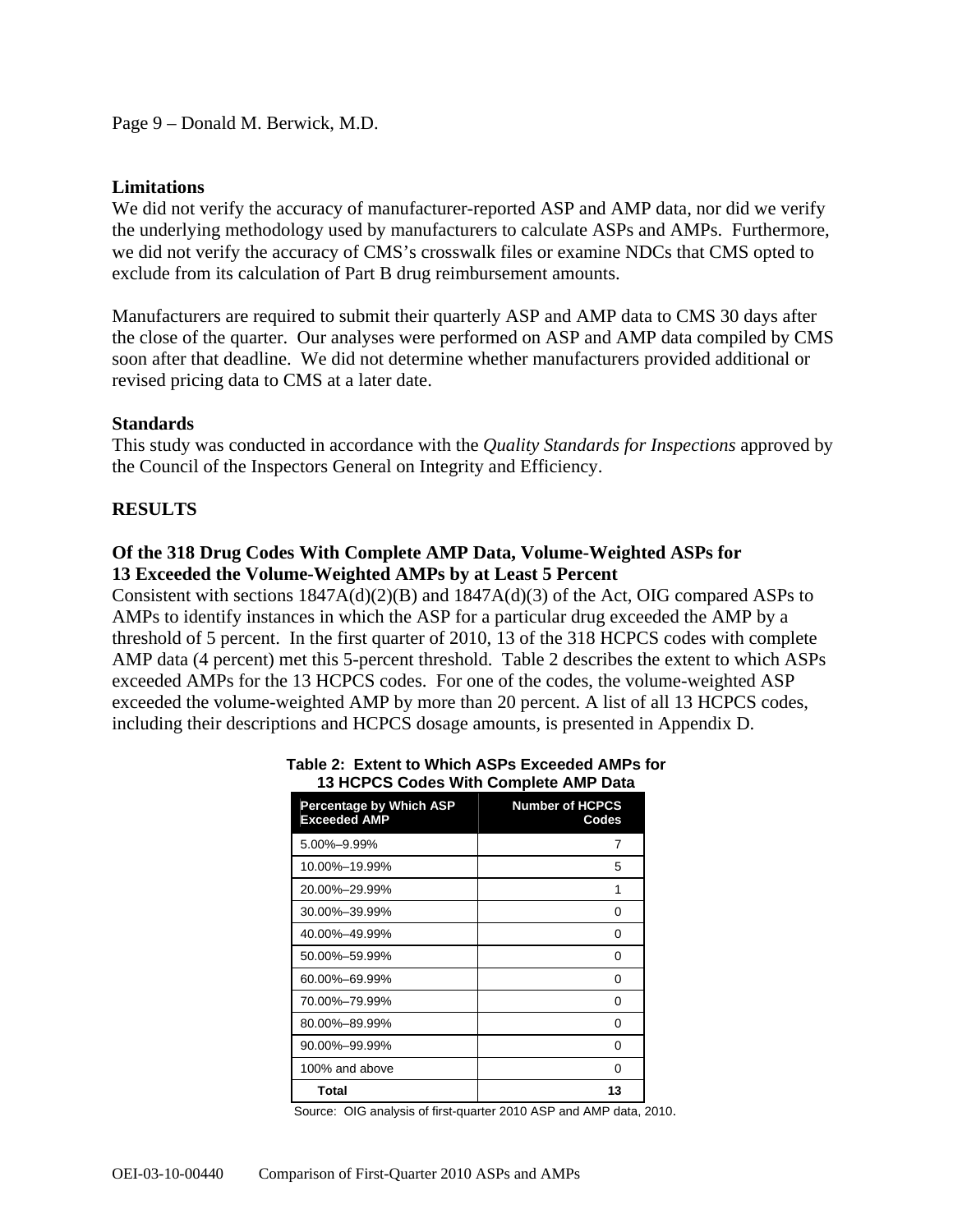## Page 10 – Donald M. Berwick, M.D.

Pursuant to section 1847A(d)(3) of the Act, the Secretary may disregard the ASP for a drug that meets the 5-percent threshold and shall substitute the payment amount with the lesser of either the widely available market price or 103 percent of the AMP. If reimbursement amounts for all 13 codes with complete AMP data had been based on 103 percent of the AMPs during the third quarter of 2010, we estimate that Medicare expenditures would have been reduced by \$988,000 in that quarter alone.<sup>[29](#page-9-0)</sup> Three of the thirteen HCPCS codes accounted for over 90 percent of the estimated savings. If the reimbursement amounts for codes J9214, J2792, and J2916 had been based on 103 percent of the AMPs during the third quarter of 2010, we estimate that Medicare expenditures would have been reduced by \$591,000, \$186,000, and \$127,000, respectively.

If CMS's proposed price substitution policy had been in effect, reimbursement amounts for 10 of the 13 HCPCS codes would have been reduced. These 10 HCPCS codes had complete AMP data and met the 5-percent threshold in either two consecutive quarters or three of four quarters. If reimbursement amounts for the 10 codes had been based on 103 percent of the AMPs during the third quarter of 2010, Medicare expenditures would have been reduced by an estimated \$840,000.

Table 3 presents a list of the 10 HCPCS codes that would have been eligible for price substitution if CMS's proposed policy had been in effect.

|                      | . <b>.</b><br>OIG Reports Comparing ASP and AMP |                                  |                                 |                                  |
|----------------------|-------------------------------------------------|----------------------------------|---------------------------------|----------------------------------|
| <b>HCPCS</b><br>Code | <b>First Quarter</b><br>2010                    | <b>Fourth</b><br>Quarter<br>2009 | <b>Third</b><br>Quarter<br>2009 | <b>Second</b><br>Quarter<br>2009 |
| J2765                | X                                               | X*                               | X                               | X                                |
| J2792                | X                                               | X                                | X                               | X                                |
| J2597                | X                                               |                                  | X                               | X                                |
| J0210                | X                                               | X                                | X                               |                                  |
| J1327                | X                                               | X                                | X                               |                                  |
| J9214                | X                                               | X                                | X                               |                                  |
| J9340                | X                                               | X                                | X                               |                                  |
| J9280                | X                                               | X                                |                                 |                                  |
| J9290                | X                                               | X                                |                                 |                                  |
| J9291                | X                                               | X                                |                                 |                                  |

**Table 3: Ten HCPCS Codes With Complete AMP Data in the First Quarter of 2010 That Would Have Met CMS's Proposed Criteria for Price Substitution** 

\*This code previously met the 5-percent threshold during the specified quarter based on partial AMP data. For all other quarters, codes met the 5-percent threshold based on complete AMP data. Source: OIG analysis of ASP and AMP data from the second quarter of 2009 through the first quarter of 2010.

<span id="page-9-0"></span><sup>&</sup>lt;sup>29</sup> All savings estimates in this report assume that the number of services that were allowed by Medicare in 2009 remained consistent from one quarter to the next and that there were no significant changes in utilization between 2009 and 2010.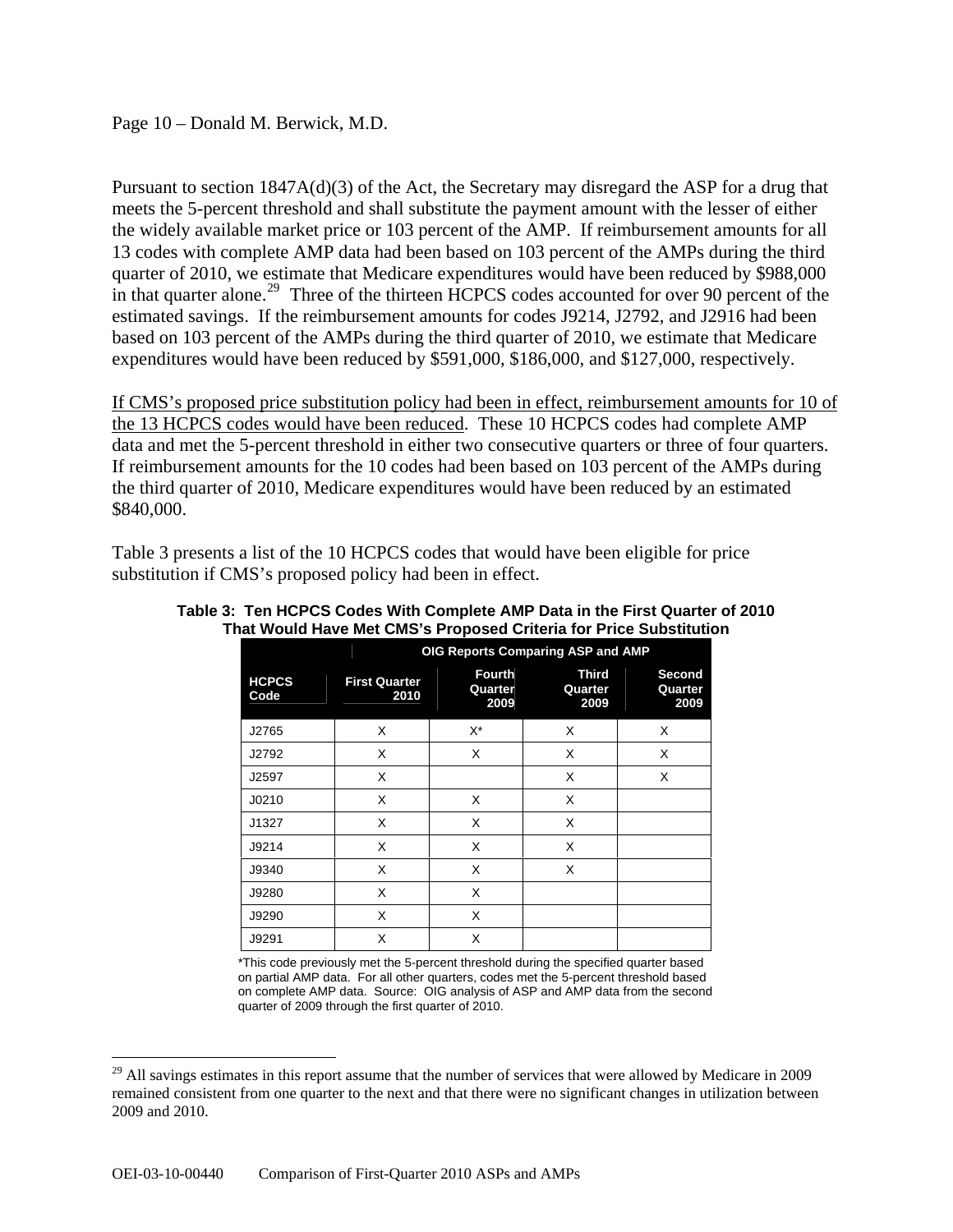Page 11 – Donald M. Berwick, M.D.

# **Of the 134 Drug Codes With Partial AMP Data, Volume-Weighted ASPs for 25 Exceeded the Volume-Weighted AMPs by at Least 5 Percent**

In addition to examining HCPCS codes with complete AMP data, we examined 134 HCPCS codes for which only partial AMP data were available. ASPs for 25 of these 134 HCPCS codes (19 percent) exceeded the AMPs by at least 5 percent in the first quarter of 2010. A list of the 25 HCPCS codes, including their descriptions and HCPCS dosage amounts, is presented in Appendix E.

For 7 of the 25 HCPCS codes, missing AMPs likely had little influence on the outcome of the pricing comparisons. Seven of the twenty-five HCPCS codes with partial AMP data continued to meet the threshold when we accounted for missing AMPs, suggesting that the pricing comparisons for these codes were accurately capturing underlying market trends even when AMP data were not available for the full set of NDCs. Because missing AMPs likely had little influence on the pricing comparison results for these seven HCPCS codes, price substitutions may be legitimately warranted in these cases. If reimbursement amounts for the seven codes had been based on 103 percent of the AMPs, we estimate that Medicare expenditures would have been reduced by \$27,000 during the third quarter of 2010.

Table 4 describes the extent to which ASPs exceeded AMPs for the seven HCPCS codes. For one of the codes, volume-weighted ASPs exceeded volume-weighted AMPs by almost 70 percent.

| Seven HCPCS COOPS With Partial AMP Data               |                                 |  |
|-------------------------------------------------------|---------------------------------|--|
| <b>Percentage by Which ASP</b><br><b>Exceeded AMP</b> | <b>Number of HCPCS</b><br>Codes |  |
| 5.00%-9.99%                                           | 2                               |  |
| 10.00%-19.99%                                         | 3                               |  |
| 20.00%-29.99%                                         | 1                               |  |
| 30.00%-39.99%                                         | 0                               |  |
| 40.00%-49.99%                                         | 0                               |  |
| 50.00%-59.99%                                         | 0                               |  |
| 60.00%-69.99%                                         | 1                               |  |
| 70.00%-79.99%                                         | 0                               |  |
| 80.00%-89.99%                                         | 0                               |  |
| 90.00%-99.99%                                         | 0                               |  |
| 100% and above                                        | 0                               |  |
| Total                                                 | 7                               |  |

### **Table 4: Extent to Which ASPs Exceeded AMPs for Seven HCPCS Codes With Partial AMP Data**

Source: OIG analysis of first-quarter 2010 ASP and AMP data, 2010.

For the remaining 18 of 25 HCPCS codes, ASPs no longer exceeded the AMPs by at least 5 percent in the first quarter of 2010, indicating that these codes initially met the threshold because of missing AMP data rather than a genuine pricing disparity between ASPs and AMPs.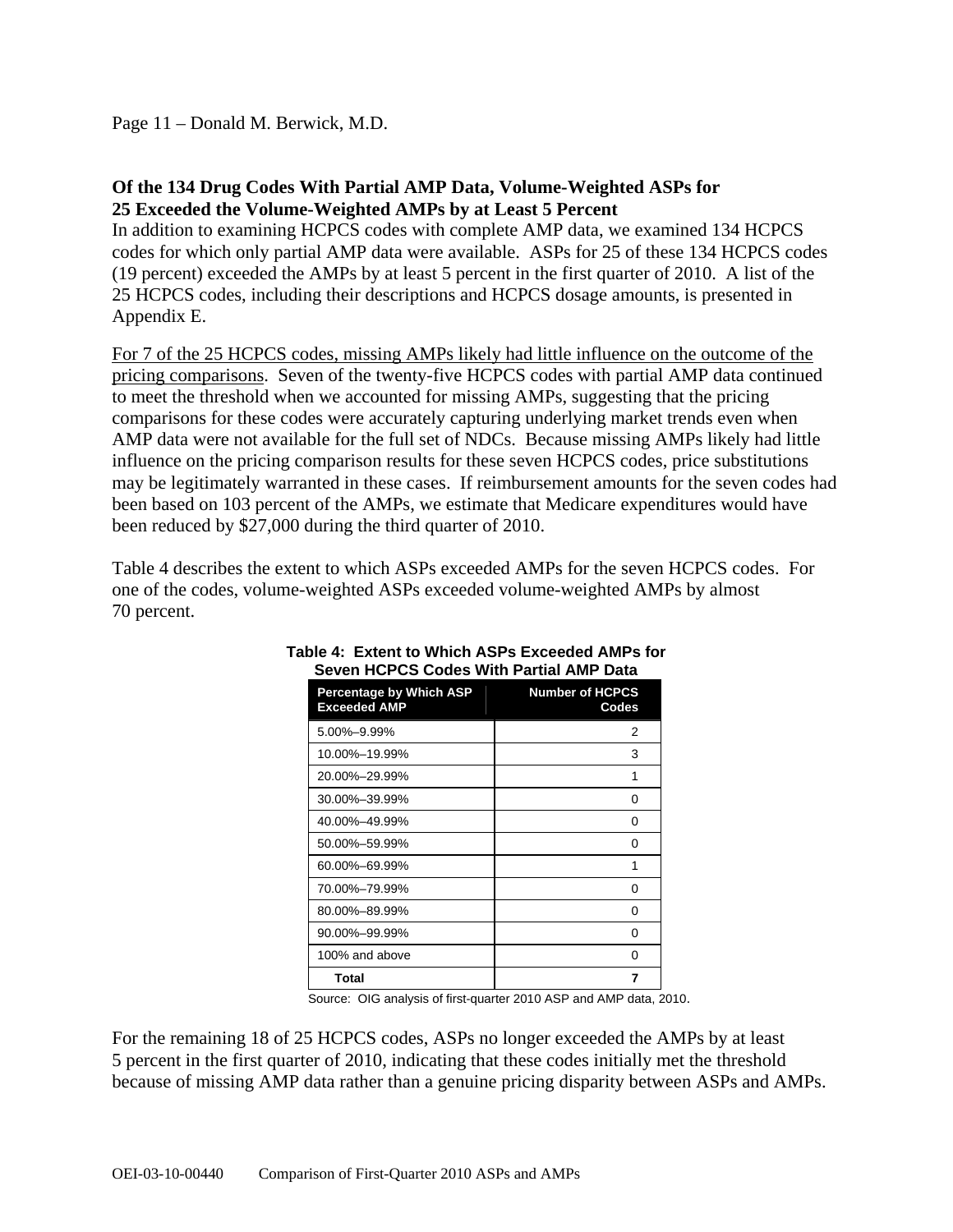# Page 12 – Donald M. Berwick, M.D.

Of the seven HCPCS codes on which missing AMPs likely had little influence, four met the 5-percent threshold in either two consecutive or three of four quarters. Although CMS's proposed price substitution policy would not apply to HCPCS codes with partial AMP data, ASPs for these four codes repeatedly met or exceeded the AMPs by at least 5 percent. If reimbursement amounts for the four codes had been substituted with 103 percent of the AMPs, Medicare expenditures would have been reduced by an estimated \$10,000 during the third quarter of 2010.

Table 5 presents a list of the four HCPCS codes with partial AMP data that met the threshold in two consecutive or three of four quarters.

| OIG Reports Comparing ASP and AMP |                                 |                                  |                                 |                           |
|-----------------------------------|---------------------------------|----------------------------------|---------------------------------|---------------------------|
| <b>HCPCS</b><br>Code              | <b>First</b><br>Quarter<br>2010 | <b>Fourth</b><br>Quarter<br>2009 | <b>Third</b><br>Quarter<br>2009 | Second<br>Quarter<br>2009 |
| J0560                             |                                 | х                                | X*                              |                           |
| J7509                             |                                 |                                  | X                               |                           |
| J7506                             | Χ                               |                                  | x                               |                           |
| J1940                             |                                 |                                  |                                 |                           |

### **Table 5: Four HCPCS Codes With Partial AMP Data in the First Quarter of 2010 That Met the 5-Percent Threshold in Two Consecutive or Three of Four Quarters**

\*This code previously met the 5-percent threshold during the specified quarters based on complete AMP data. For all other quarters, codes met the 5-percent threshold based on partial AMP data. Source: OIG analysis of ASP and AMP data from the second quarter of 2009 through the first quarter of 2010.

## **Pricing Comparisons Could Not Be Performed on 68 Drug Codes Because No AMP Data Were Available**

For 68 HCPCS codes, OIG could not compare ASPs and AMPs because there were no AMP data for any of the 260 NDCs that CMS used when calculating drug reimbursement amounts for these codes. In 2009, Medicare allowances for these 68 codes totaled \$345 million.<sup>[30](#page-11-0)</sup>

Manufacturers for 23 percent of the NDCs without AMP data (60 of 260) participated in the Medicaid drug rebate program as of the first quarter of 2010 and were therefore generally required to submit AMP data for their covered outpatient drugs.<sup>[31](#page-11-1), [32](#page-11-2), [33](#page-11-3)</sup> The majority of these 60 NDCs belonged to 4 manufacturers.

<span id="page-11-0"></span><sup>&</sup>lt;sup>30</sup> Of the 68 HCPCS codes with no associated AMP data, 4 had no expenditures listed in the 2009 PBAR file. As a result, these codes were not included in the total Medicare allowances for the year.

<span id="page-11-1"></span> $31$  To determine whether a manufacturer participated in the Medicaid drug rebate program, we consulted the list of participating drug companies posted on CMS's Web site.

<span id="page-11-2"></span> $32$  Although manufacturers with rebate agreements are required to submit AMP data for their covered outpatient drugs, there may be valid reasons why an AMP was not provided for a specific NDC in a given quarter. For example, a manufacturer may not have been required to submit an AMP if the drug product had been terminated and there was no drug utilization during the quarter.

<span id="page-11-3"></span><sup>&</sup>lt;sup>33</sup> These 60 NDCs were crosswalked to 33 HCPCS codes.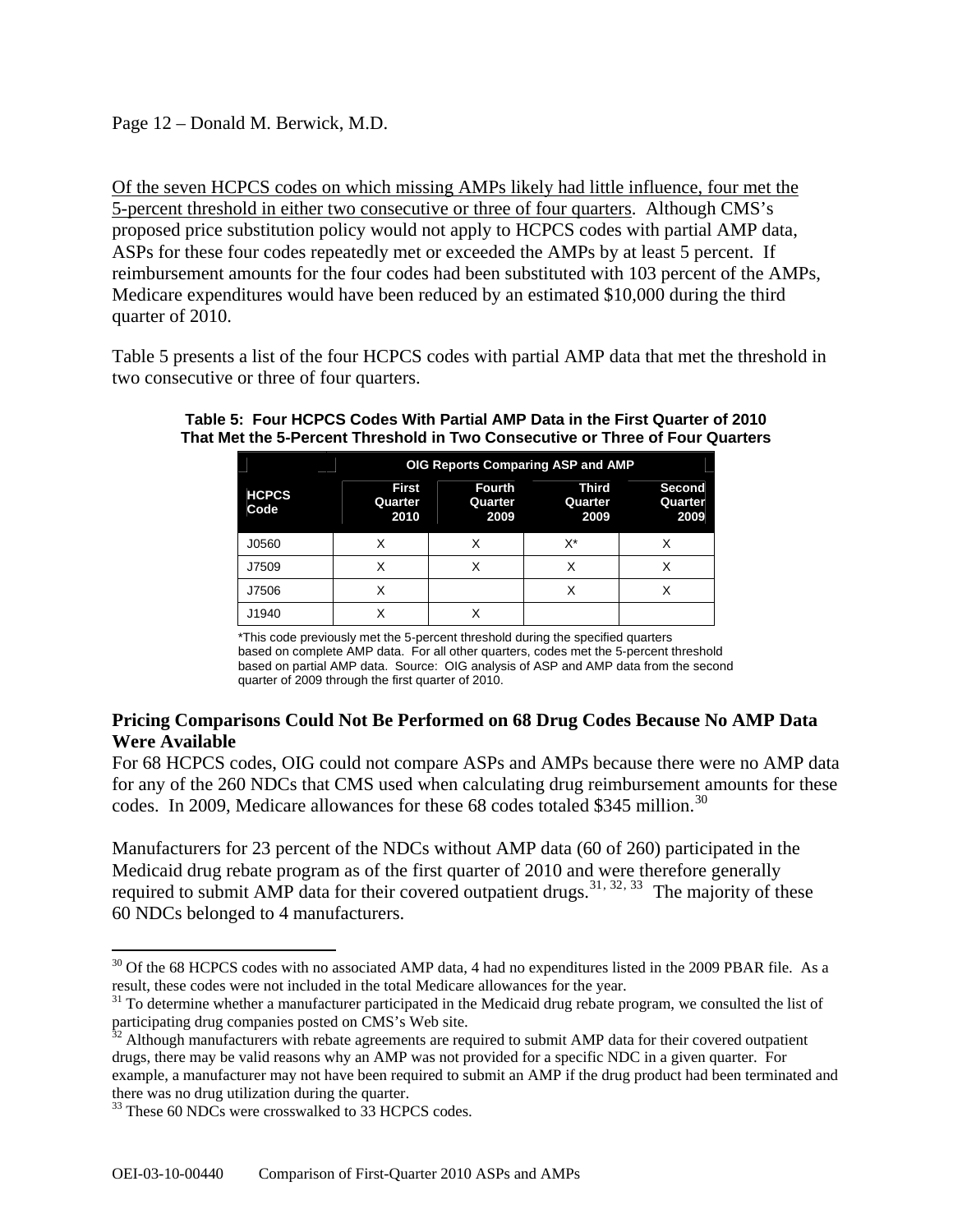Page 13 – Donald M. Berwick, M.D.

Manufacturers for the remaining 200 of 260 NDCs did not participate in the Medicaid drug rebate program and therefore were not required to submit AMP data.

# **CONCLUSION**

 $\overline{a}$ 

To monitor Medicare reimbursement amounts based on ASPs and consistent with its statutory mandate, OIG compared ASPs and AMPs to identify instances in which the ASP for a particular drug exceeded the AMP by at least 5 percent. This is OIG's  $18<sup>th</sup>$  report comparing ASPs and AMPs, and it examines HCPCS codes with AMP data for every NDC that CMS used to establish reimbursement amounts, as well as HCPCS codes with only partial AMP data.

In the first quarter of 2010, we identified a total of 38 HCPCS codes that met the threshold for price adjustment specified in the Act. If CMS's proposed price substitution policy had been in effect, reimbursement amounts for 10 of these HCPCS codes would have been lowered to 103 percent of the AMP, resulting in an estimated savings of \$840,000 for the quarter. Although CMS's proposed price substitution policy would not apply to codes with partial AMP data, we identified HCPCS codes for which price reductions may be legitimately warranted because missing AMPs likely had little influence on the pricing comparison results.We recognize that the estimated savings associated with these particular HCPCS codes is not substantial; however, by excluding from its policy all codes with partial AMP data, CMS may inadvertently provide drug manufacturers with a disincentive to submit timely AMPs.We could not compare ASPs and AMPs for 68 HCPCS codes because AMP data were not submitted for any of the NDCs that CMS used to calculate reimbursement. Manufacturers for 23 percent of these NDCs had Medicaid drug rebate agreements and were therefore generally required to submit AMPs. OIG will continue to work with CMS to evaluate and pursue appropriate actions against those manufacturers that fail to submit required data.

Some of OIG's previous reports comparing ASPs and AMPs have contained recommendations, which we continue to support.<sup>[34](#page-12-0)</sup> We are not making additional recommendations in this report and, as such, are issuing the report directly in final form. If you have comments or questions about this report, please provide them within 60 days. Please refer to report number OEI-03-10-00440 in all correspondence.

<span id="page-12-0"></span><sup>34</sup> For example, OEI-03-08-00450, December 2008; and OEI-03-09-00350, February 2010.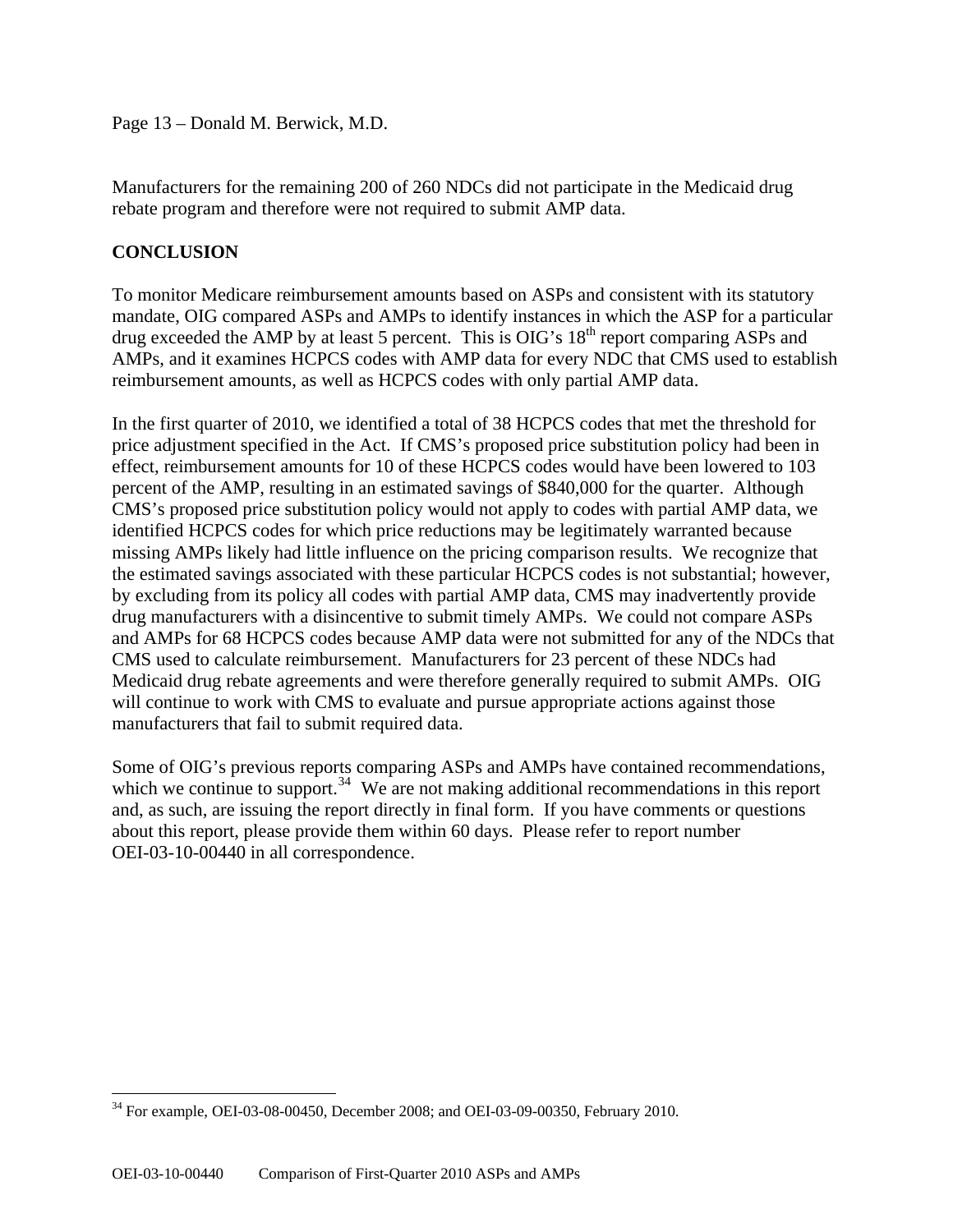Page 14 – Donald M. Berwick, M.D.

## **APPENDIX A**

# **The Equation Used by the Centers for Medicare & Medicaid Services To Calculate Volume-Weighted Average Sales Prices on or After April 1, 2008**

A volume-weighted average sales price (ASP) is calculated for the dosage amount associated with the Healthcare Common Procedure Coding System (HCPCS) code. In the following equation, the "number of billing units" represents the number of HCPCS code doses that are contained in a national drug code (NDC).

*of HCPCS Co de for Dosage Amount* **=** 

*Volume-Weighted ASP Sum of (ASP for NDC* \* *Number of NDCs Sold)*

*Sum of (Number of NDCs Sold* \* *Number of Billing Units in NDC)*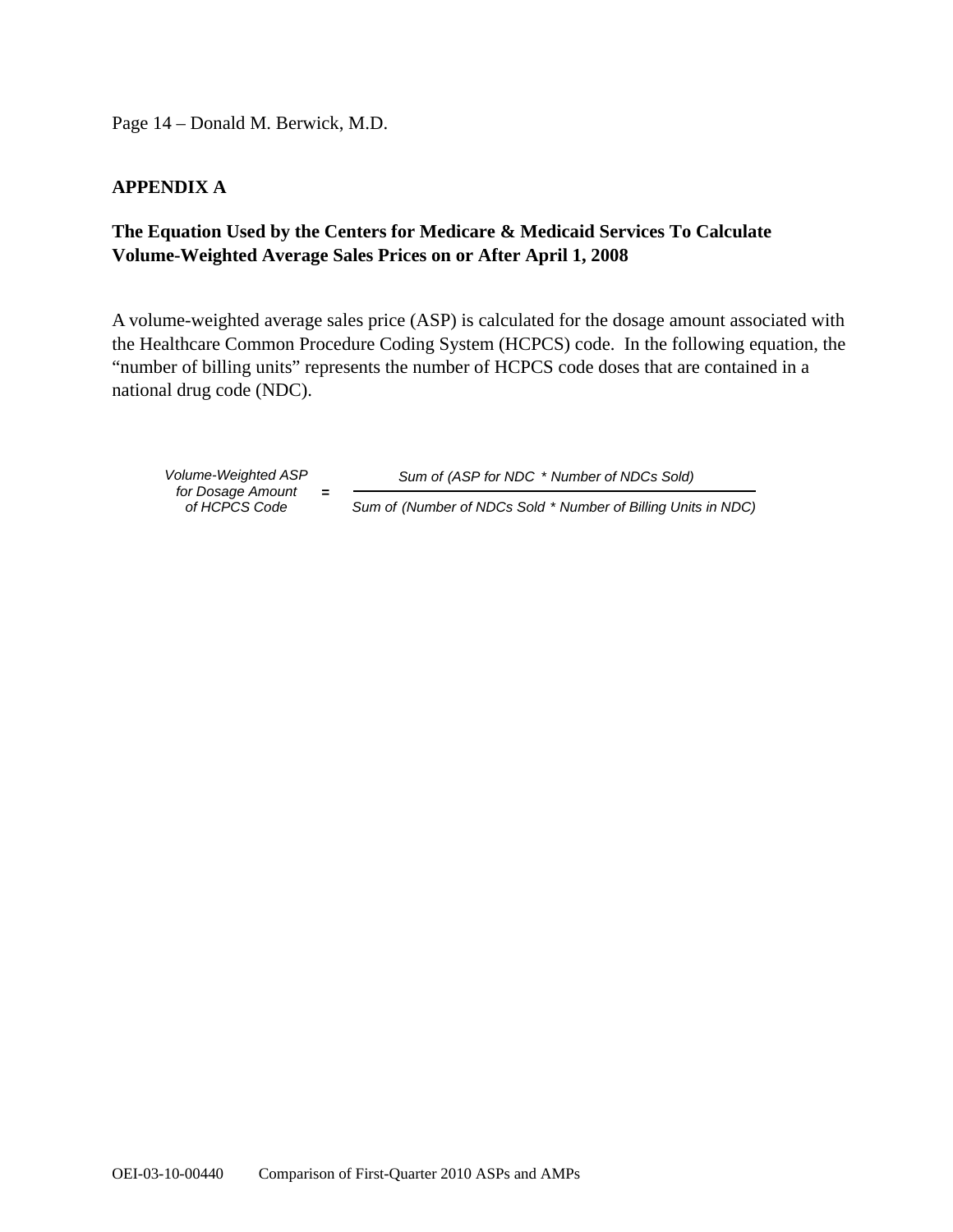Page 15 – Donald M. Berwick, M.D.

### **APPENDIX B**

# **Previous Office of Inspector General Reports Comparing Average Sales Prices and Average Manufacturer Prices**

- **Monitoring Medicare Part B Drug Prices: A Comparison of Average Sales** Prices to Average Manufacturer Prices, OEI-03-04-00430, April 2006
- Comparison of Fourth-Quarter 2005 Average Sales Prices to Average Manufacturer Prices: Impact on Medicare Reimbursement for Second Quarter 2006, OEI-03-06-00370, July 2006
- Comparison of Third-Quarter 2006 Average Sales Prices to Average Manufacturer Prices: Impact on Medicare Reimbursement for First Quarter 2007, OEI-03-07-00140, July 2007
- **Comparison of First-Quarter 2007 Average Sales Prices to Average** Manufacturer Prices: Impact on Medicare Reimbursement for Third Quarter 2007, OEI-03-07-00530, September 2007
- Comparison of Second-Quarter 2007 Average Sales Prices and Average Manufacturer Prices: Impact on Medicare Reimbursement for Fourth Quarter 2007, OEI-03-08-00010, December 2007
- **Demonstrate Comparison of Third-Quarter 2007 Average Sales Prices and Average** Manufacturer Prices: Impact on Medicare Reimbursement for First Quarter 2008, OEI-03-08-00130, May 2008
- **Comparison of Fourth-Quarter 2007 Average Sales Prices and Average** Manufacturer Prices: Impact on Medicare Reimbursement for Second Quarter 2008, OEI-03-08-00340, August 2008
- **Comparison of Average Sales Prices and Average Manufacturer Prices: An** Overview of 2007, OEI-03-08-00450, December 2008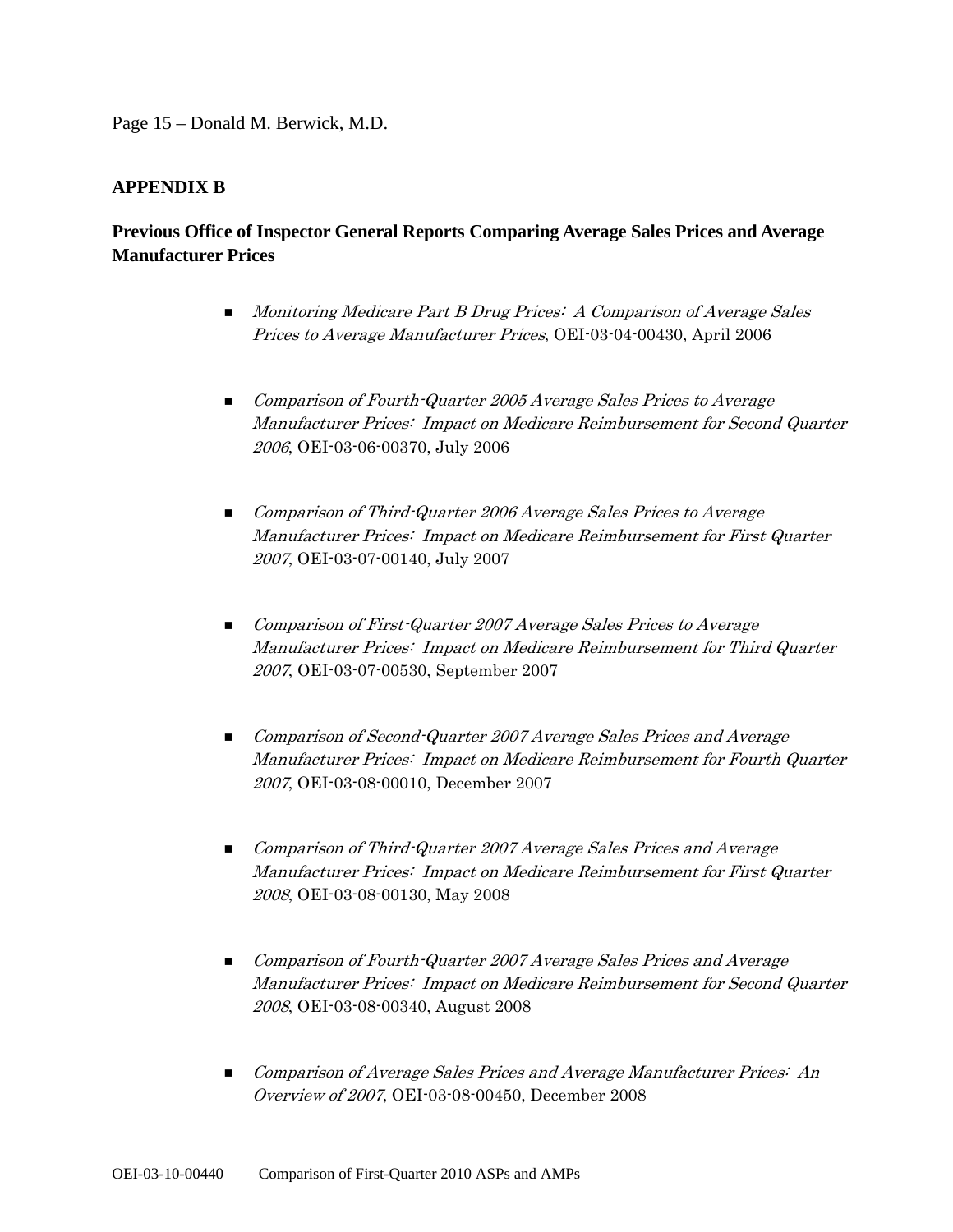### Page 16 – Donald M. Berwick, M.D.

- **Comparison of First-Quarter 2008 Average Sales Prices and Average** Manufacturer Prices: Impact on Medicare Reimbursement for Third Quarter 2008, OEI-03-08-00530, December 2008
- **Comparison of Second-Quarter 2008 Average Sales Prices and Average** Manufacturer Prices: Impact on Medicare Reimbursement for Fourth Quarter 2008, OEI-03-09-00050, February 2009
- Comparison of Third-Quarter 2008 Average Sales Prices and Average Manufacturer Prices: Impact on Medicare Reimbursement for First Quarter 2009, OEI-03-09-00150, April 2009
- **Comparison of Fourth-Quarter 2008 Average Sales Prices and Average** Manufacturer Prices: Impact on Medicare Reimbursement for Second Quarter 2009, OEI-03-09-00340, August 2009
- Comparison of First-Quarter 2009 Average Sales Prices and Average Manufacturer Prices: Impact on Medicare Reimbursement for Third Quarter 2009, OEI-03-09-00490, August 2009
- Comparison of Second-Quarter 2009 Average Sales Prices and Average Manufacturer Prices: Impact on Medicare Reimbursement for Fourth Quarter 2009, OEI-03-09-00640, January 2010
- **Comparison of Average Sales Prices and Average Manufacturer Prices: An** Overview of 2008, OEI-03-09-00350, February 2010
- Comparison of Third-Quarter 2009 Average Sales Prices and Average Manufacturer Prices: Impact on Medicare Reimbursement for First Quarter 2010, OEI-03-10-00150, April 2010
- **Demonstrace Occional Constraint Constraints** Comparison of Fourth-Quarter 2009 Average Sales Prices and Average Manufacturer Prices: Impact on Medicare Reimbursement for Second Quarter 2010, OEI-03-10-00350, July 2010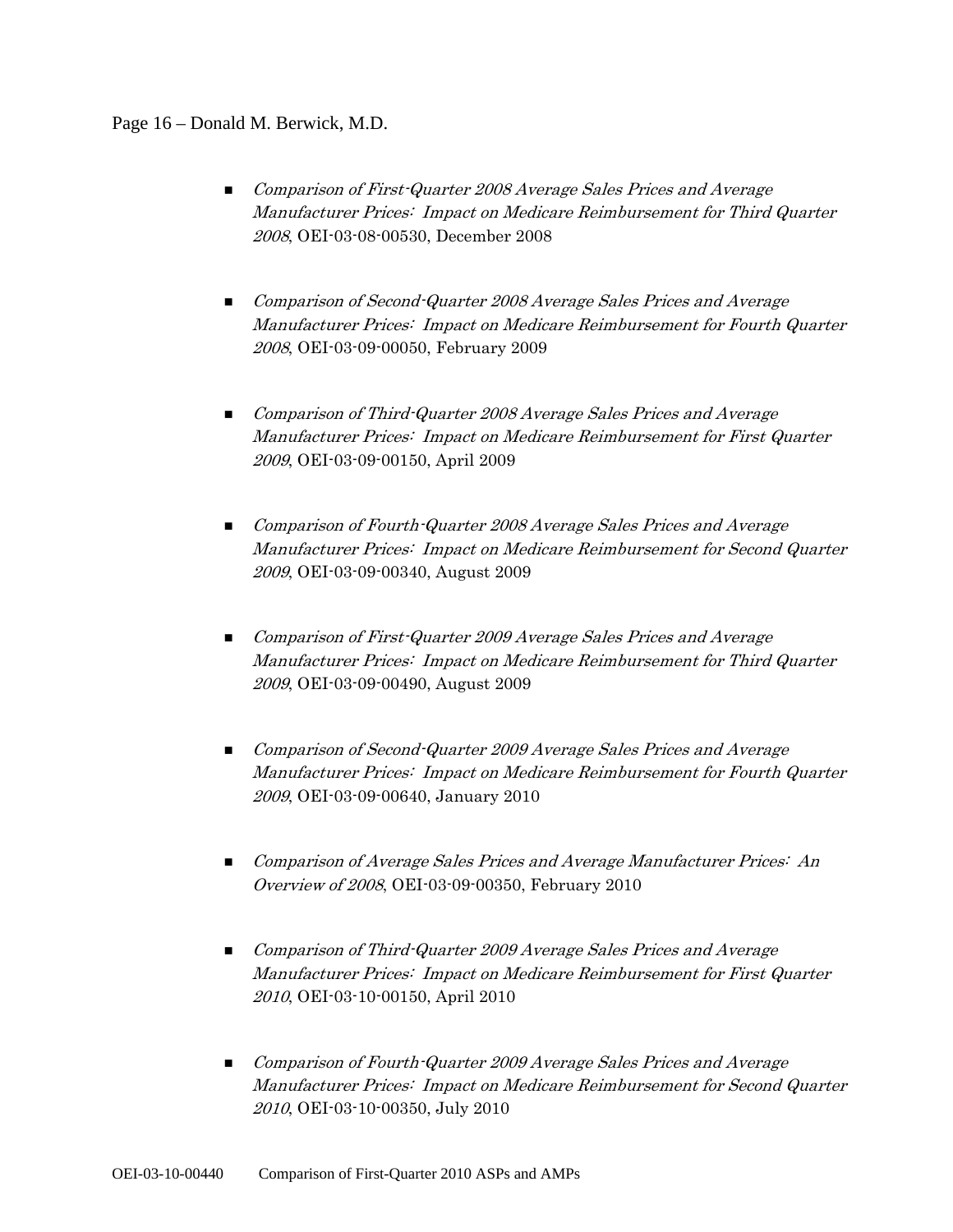Page 17 – Donald M. Berwick, M.D.

# **APPENDIX C**

 $\overline{a}$ 

# **Detailed Methodology for Converting and Volume-Weighting Average Manufacturer Prices for the First Quarter of 2010**

Healthcare Common Procedure Coding System codes with complete average manufacturer price data. Of the 529 Healthcare Common Procedure Coding System (HCPCS) codes with reimbursement amounts based on average sales prices (ASP), 326 had average manufacturer prices (AMP) for every national drug code (NDC) that the Centers for Medicare & Medicaid Services (CMS) used to calculate volume-weighted ASPs. These 326 HCPCS codes represented 1,205 NDCs. For 13 NDCs, we could not successfully identify the amount of the drug reflected by the ASP and therefore could not calculate a converted AMP. These 13 NDCs were crosswalked to 8 HCPCS codes. We did not include these 8 HCPCS codes (67 NDCs) in our final analysis.

Using the converted AMPs for the remaining 1,138 NDCs, we then calculated a volumeweighted AMP for each of the remaining 318 HCPCS codes consistent with CMS's methodology for calculating volume-weighted ASPs.

HCPCS codes with partial AMP data. There were 135 HCPCS codes with AMP data for only some of the NDCs that CMS used in its calculation of volume-weighted ASPs. These 135 HCPCS codes represented a total of 1,738 NDCs. AMP data were either missing or unavailable for 650 of these NDCs, which were then excluded from our calculation of volume-weighted AMPs.<sup>[35](#page-16-0)</sup>

We calculated converted AMPs for each of the remaining 1,088 NDCs. For 7 of the 1,088 NDCs, we could not successfully identify the amount of the drug reflected by the ASP and therefore could not calculate a converted AMP. We removed these seven NDCs from our analysis.<sup>[36](#page-16-1)</sup> As a result, one HCPCS code no longer had any NDCs with AMP data. Therefore, this HCPCS code was removed from our analysis.

Using the converted AMPs for the remaining 1,081 NDCs, we then calculated a volume-weighted AMP for each of the remaining 134 HCPCS codes consistent with CMS's methodology for calculating volume-weighted ASPs.

<span id="page-16-0"></span><sup>&</sup>lt;sup>35</sup> Although AMP data for these 650 NDCs were excluded from our calculation of volume-weighted AMPs, the corresponding ASPs were not excluded from the volume-weighted ASPs as determined by CMS. Volume-weighted ASPs remained the same, regardless of the availability of AMP data.

<span id="page-16-1"></span><sup>&</sup>lt;sup>36</sup> Although we removed NDCs with problematic AMP conversions, we did not remove the corresponding HCPCS codes, provided that other NDCs for those drug codes had usable AMP data. This differs from our analysis of HCPCS codes with complete AMP data, in which we removed not only the NDCs with problematic AMP conversions, but also the corresponding HCPCS codes.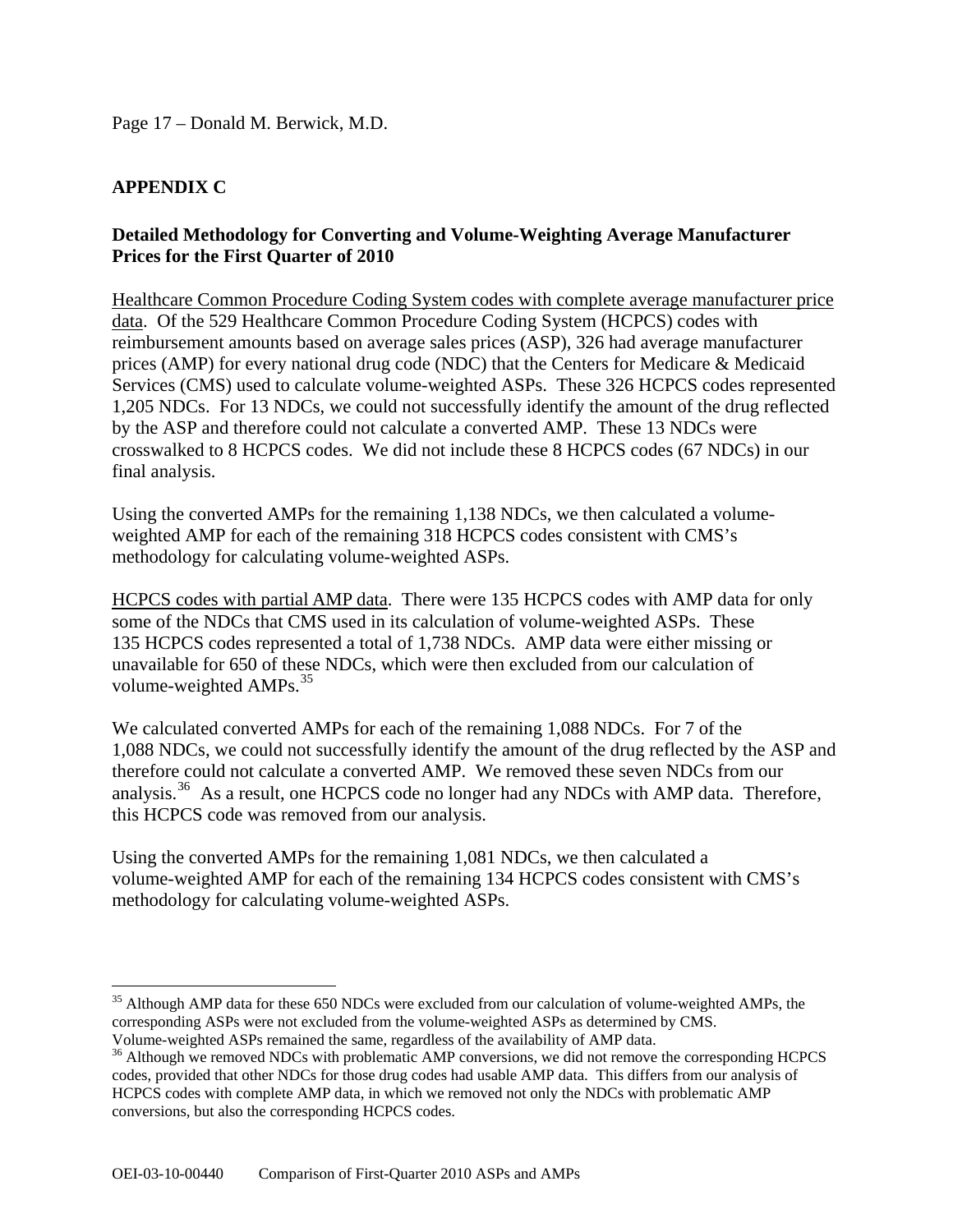Page 18 – Donald M. Berwick, M.D.

HCPCS codes with no AMP data. For 68 HCPCS codes, there were no AMP data for any of the NDCs that CMS used in its calculation of volume-weighted ASPs. These 68 HCPCS codes represented 260 NDCs.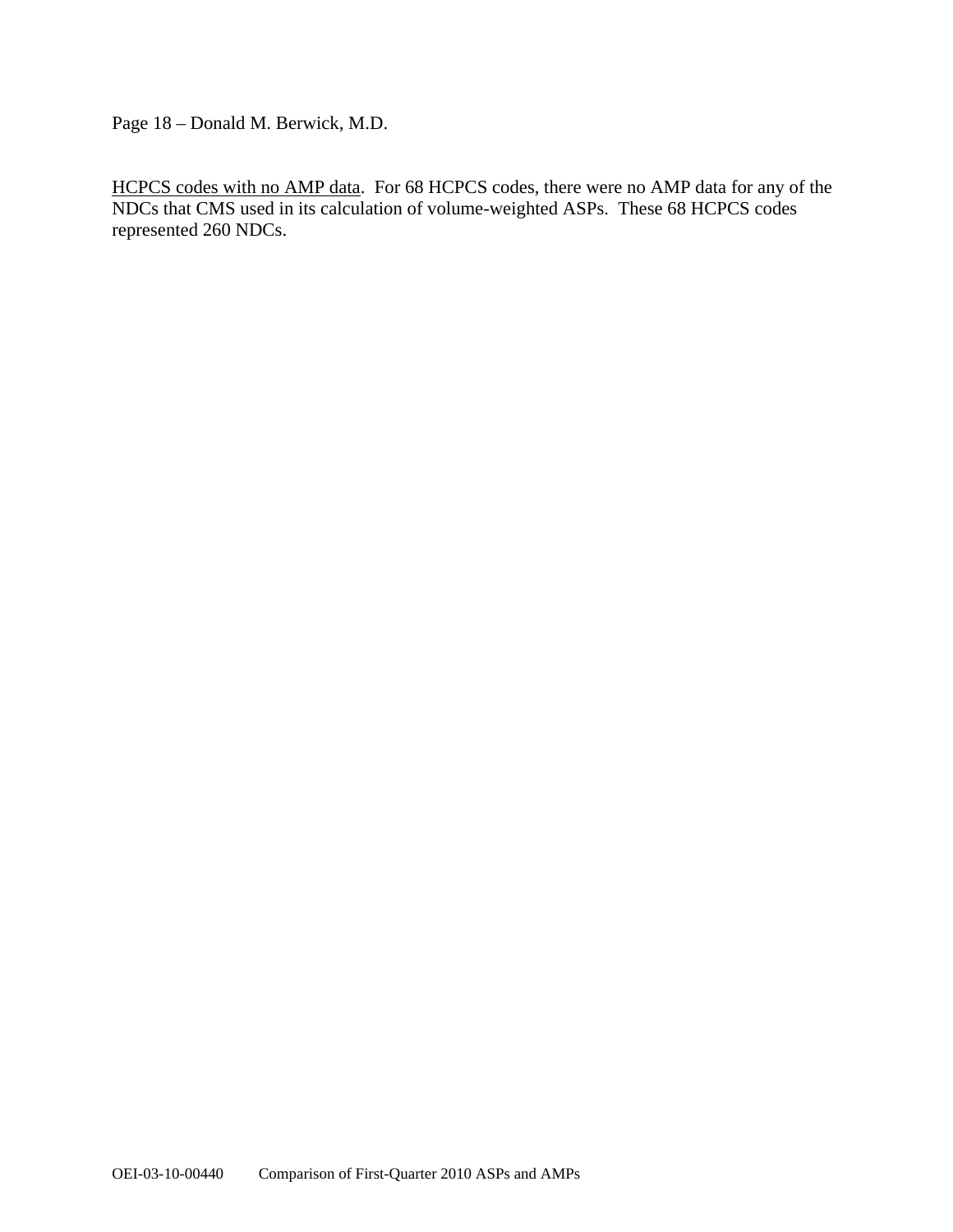Page 19 – Donald M. Berwick, M.D.

## **APPENDIX D**

# **Thirteen Drug Codes With Complete Average Manufacturer Price Data That Met the 5-Percent Threshold in the First Quarter of 2010**

| Drug<br>Code | <b>Short Description</b>         | <b>Drug Code Dosage</b> |
|--------------|----------------------------------|-------------------------|
| J0210        | Methyldopate HCI injection       | 250 mg                  |
| J0834        | Cosyntropin cortrosyn injection  | $0.25$ mg               |
| J1020        | Methylprednisolone injection     | $20 \, mg$              |
| J1327        | Eptifibatide injection           | 5 <sub>mg</sub>         |
| J2597        | Desmopressin acetate injection   | 1 mcg                   |
| J2765        | Metoclopramide HCI injection     | 10 mg                   |
| J2792        | Rho(D) immune globulin injection | 100 units               |
| J2916        | Na ferric gluconate complex      | $12.5 \text{ mg}$       |
| J9214        | Interferon alfa-2b injection     | 1 million units         |
| J9280        | Mitomycin injection              | 5 <sub>mg</sub>         |
| J9290        | Mitomycin injection              | 20 mg                   |
| J9291        | Mitomycin injection              | 40 mg                   |
| J9340        | Thiotepa injection               | $15 \text{ mg}$         |

mcg=microgram, mg=milligram

Source: Office of Inspector General analysis of first-quarter 2010 average sales price and average manufacturer price data, 2010.